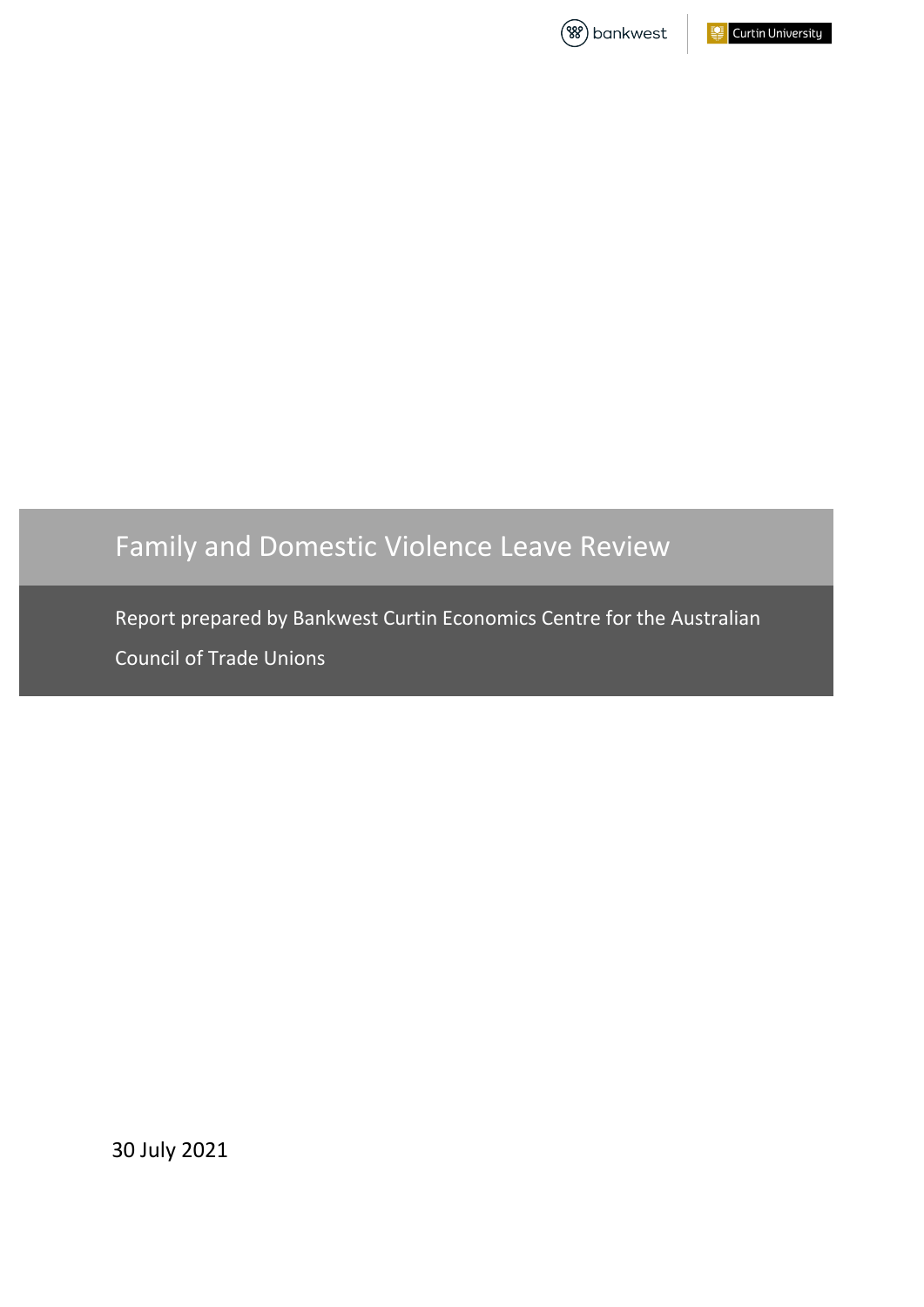# **CONTENTS**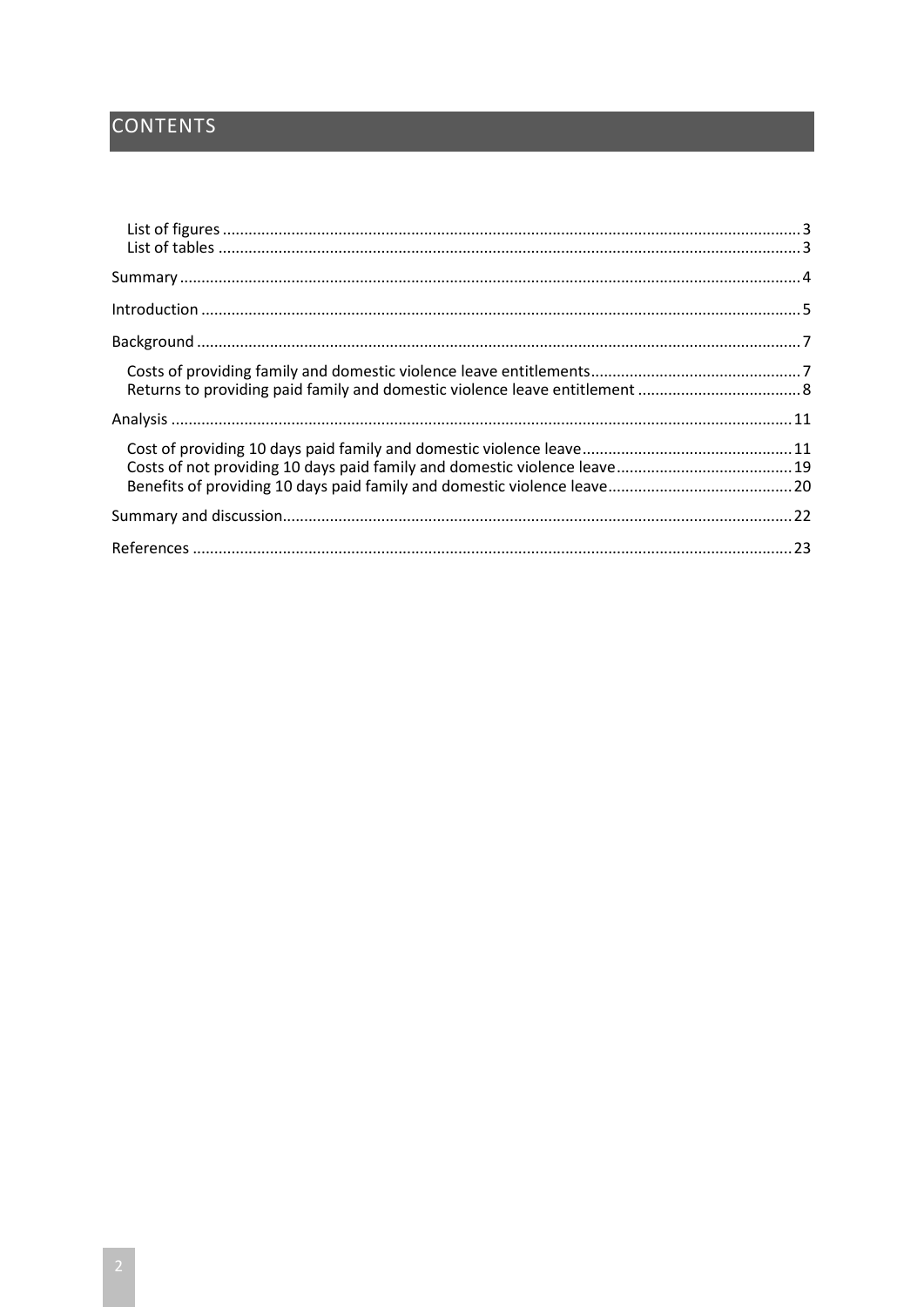# <span id="page-2-0"></span>List of figures

| Figure 1. Average weekly wages by gender and methods of pay setting 14                      |  |
|---------------------------------------------------------------------------------------------|--|
| Figure 2. Number of award-covered employees and average weekly earnings by firm size18      |  |
| Figure 3. Proportion of award-covered employees in small and medium sized businesses (under |  |
|                                                                                             |  |

# <span id="page-2-1"></span>List of tables

| Table 1. Number and share of employed persons experiencing family and domestic violence        |  |
|------------------------------------------------------------------------------------------------|--|
|                                                                                                |  |
| Table 2. Share of employed taking time off work due to experiencing FDV in last 12 months  14  |  |
| Table 3. Estimated cost of 10 days paid FDV leave, award-covered employees 16                  |  |
| Table 4. Estimated costs of 10 days of paid FDV leave for award-covered employees: alternative |  |
|                                                                                                |  |
|                                                                                                |  |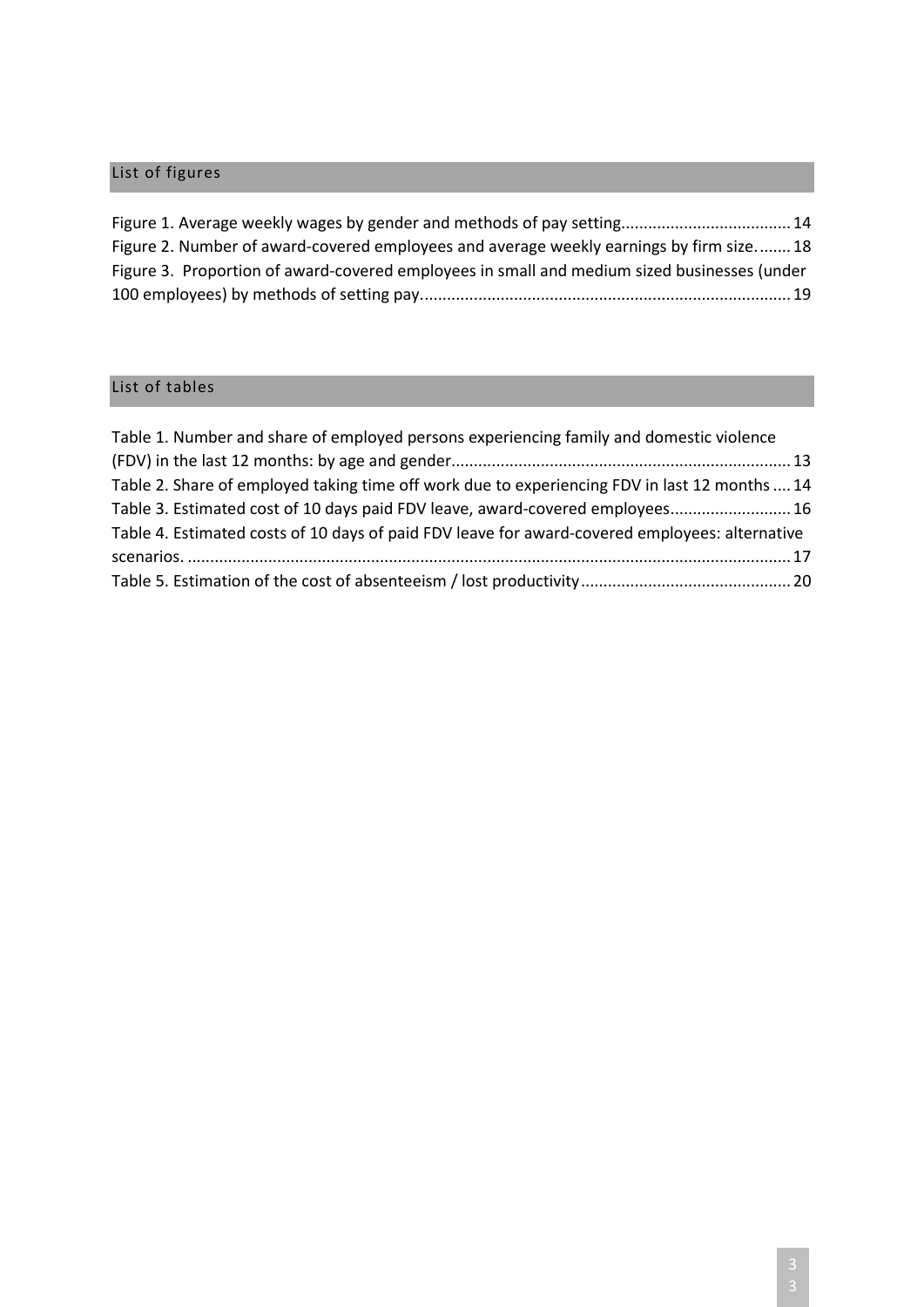## <span id="page-3-0"></span>SUMMARY

The Bankwest Curtin Economics Centre has been asked to provide estimates and expert opinion on the cost of providing 10 days paid family and domestic violence (FDV) leave in all modern awards and to present this evidence at a formal hearing if required. This report provides the following estimates for the costs and benefits of 10 days of FDV leave:

#### *Costs of providing 10 days paid family and domestic violence leave.*

*The average wage of award-covered employees is the lowest compared to the average wage under all other methods of pay setting.* 

*KEY FINDING: The total annual cost to employers of providing an entitlement of 10 days of paid family and domestic violence leave to award-covered employees is between \$13.1 million and \$34.3 million.*

*Small and medium enterprises (SMEs) will bear a greater burden than larger enterprises in the provision of paid family and domestic violence leave, since the SME workforce is comprised of a larger share of award-covered employees.*

#### *Costs of not providing 10 days paid family and domestic violence leave*

*KEY FINDING: The estimated cost to employers from the time lost due to absenteeism of awardcovered employees because of family and domestic violence is estimated at \$14.3 million*

*Since financial stress is expected to play a significant role in this issue, the cost of not providing 10 days paid family and domestic violence leave tends to be reflected in greater loss of output due to extended absenteeism and reduced productivity.* 

#### *Benefits of providing 10 days paid family and domestic violence leave*

*The direct benefit to employers of providing 10 days paid family and domestic violence leave is the cost reduction from extended periods of employees' absenteeism and lost productivity due to financial constraints.* 

*The direct benefit to award-covered employees is the prevention of financial loss due to unpaid leave following family and domestic violence. Indirect benefits include intangible nonmonetary benefits, including better mental health due to less financial stress.*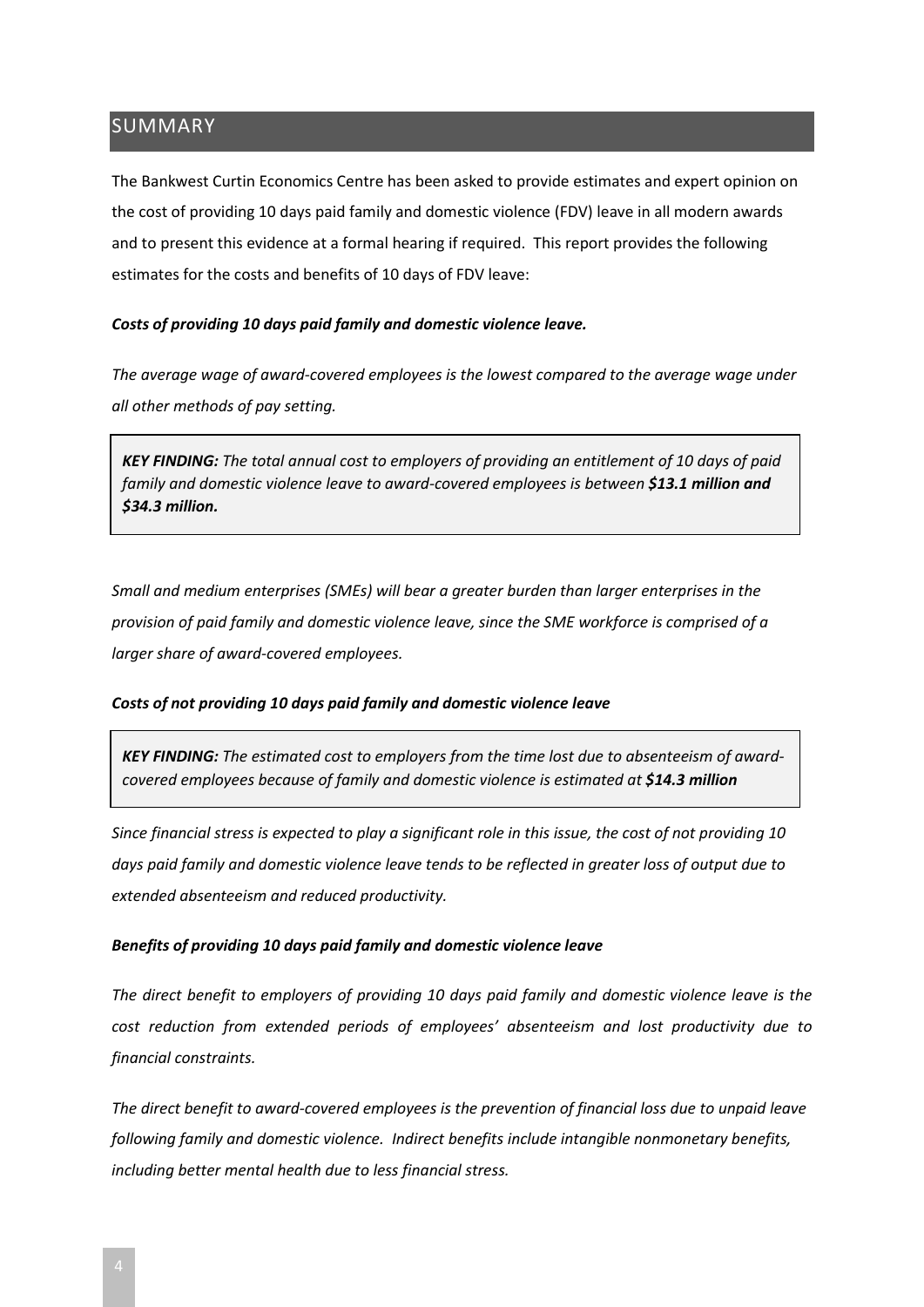# <span id="page-4-0"></span>INTRODUCTION

- [1] Family and domestic violence is pervasive in Australia. Such violence occurs among family members, and most commonly, in intimate partner relationships. According to the 2016 Personal Safety Survey, approximately 1 in 6 (17%, or 1.6 million) women and 1 in 16 (6.1%, or 548,000) men have experienced physical or sexual violence from a partner since the age of 15 (Australian Bureau of Statistics 2017). Experiences of violence have profound impacts on the lives of individuals, affecting their health, wellbeing, education, relationships and housing outcomes (Australian Institute of Health and Welfare 2018). As such, violence imposes major costs on society as a whole with the annual cost of violence against women to the Australian economy in 2014-15 estimated at \$21.7 billion (PricewaterhouseCoopers 2015). The returns to interventions to prevent such violence as well as to mitigate its impacts are of paramount economic and social significance.
- [2] One policy response to mitigate the consequences of experiencing family and domestic violence is the provision of family and domestic violence leave to support the efforts to address the situations of violence including undertaking activities such as attending legal proceedings, counselling, medical appointments, relocation or other actions to escape a violent situation. Currently, all employees in Australia are entitled to 5 days unpaid family and domestic violence leave each year (Fair Work Commission 2021). Family and domestic violence is defined by the Fair Work Commission (2021) as 'violent, threatening or abusive behaviour by an employee's close relative that seeks to coerce or control the employee or cause them harm or fear.' However, the adequacy of the current unpaid leave entitlement has been brought into question, particularly in light of the COVID-19 pandemic, which has seen an increase in the incidence of family and domestic violence in Australia (Boxall et al 2020; Duncan 2020).
- [3] Provision of paid family and domestic violence leave as an alternative to current unpaid leave entitlements has been a matter of public discourse in recent years. The first clauses providing paid leave and other entitlements to employees experiencing family and domestic violence included in union negotiated enterprise agreements registered with the Australian Fair Work Commission date back to 2010 (Baird et al 2014).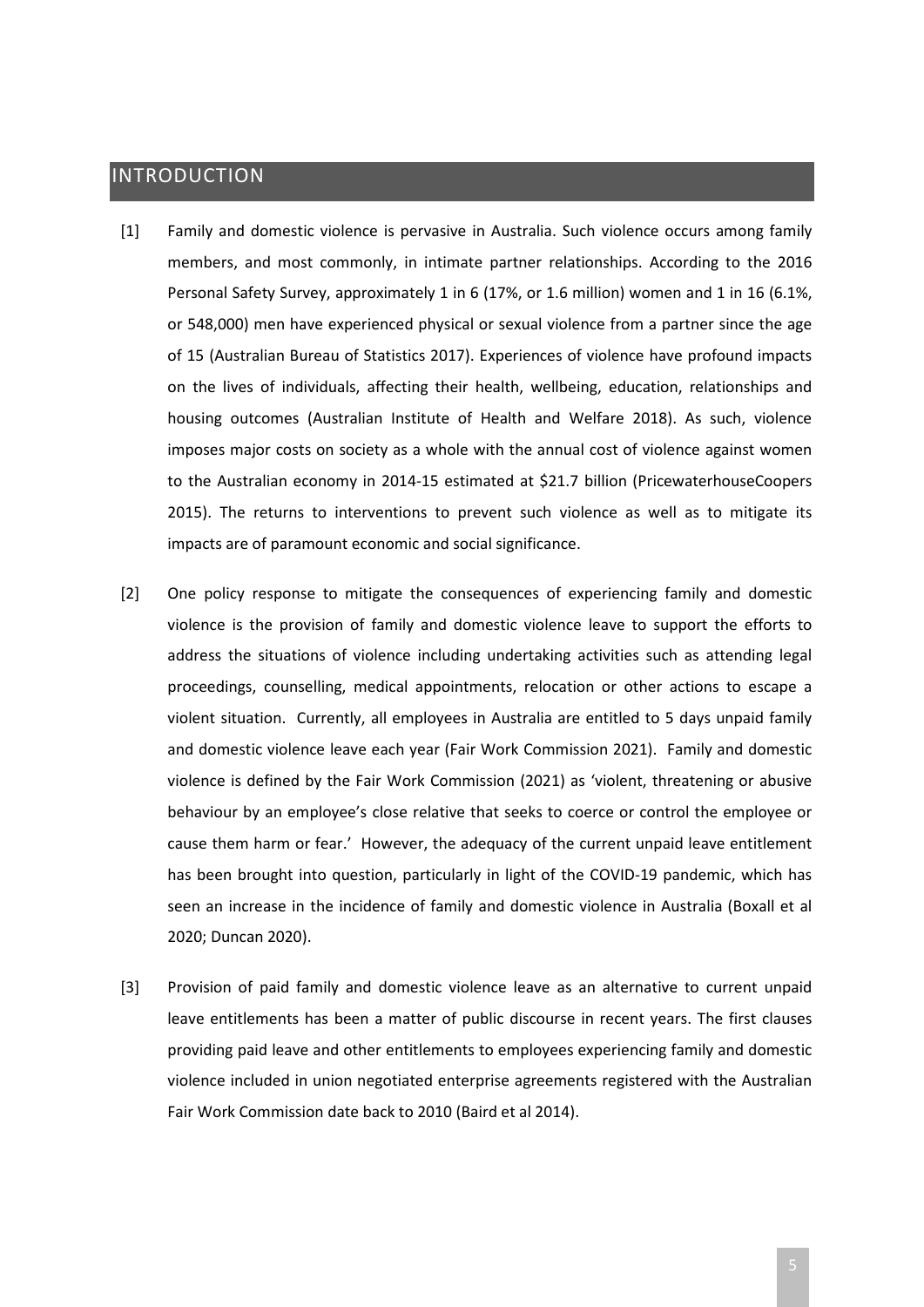[4] Although the legislative framework for paid family and domestic violence leave has not been fully established, a substantial number of Australian employers have already adopted paid domestic leave. Of the organisations that currently report to the Workplace Gender Equality Agency, 35.5 per cent of all employers offered paid domestic violence leave in 2020, increasing from 12.1 per cent in 2016 (Workplace Gender Equality Agency 2020).

This report adds to the evidence base on the provision of paid domestic violence leave entitlement by addressing the three questions outlined in the instruction letter provided to us by the Australian Council of Trade Unions:

- 1. What is the likely cost to employers of award-covered employees of providing 10 days paid family and domestic violence leave?
- 2. What is the cost to employers of award-covered employees of not providing an entitlement of 10 days paid family and domestic violence leave?
- 3. What are the likely benefits for award-covered employers and employees of the provision of an entitlement of 10 days paid family and domestic violence leave?
- [5] In order to answer these questions, we apply a cost-benefit evaluation approach, drawing insights from existing literature and various data sources that span labour force and personal safety statistics. We apply sensitivity analysis through comparing two separate approaches and vary assumptions of family and domestic violence paid leave take-up rates.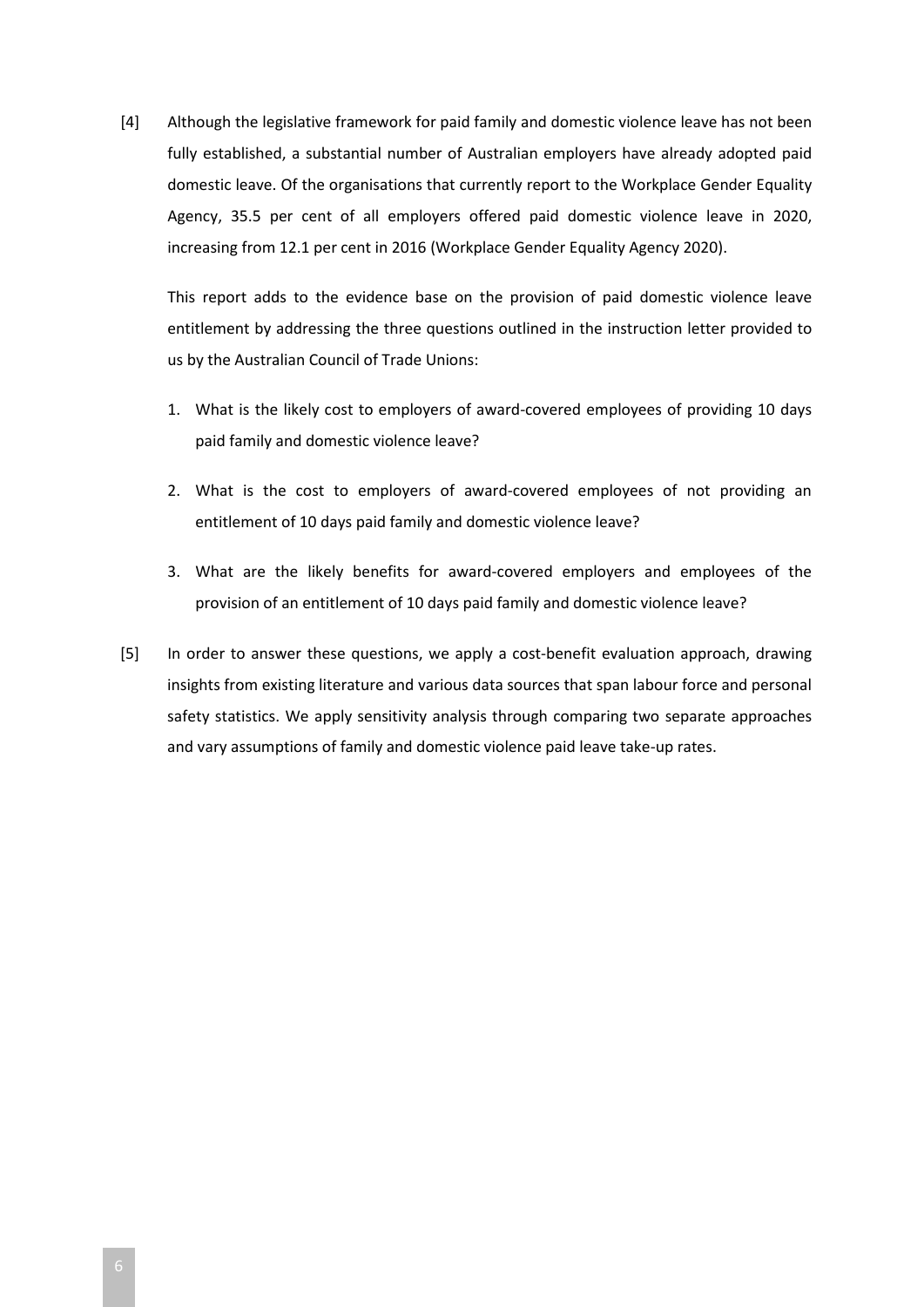## <span id="page-6-0"></span>BACKGROUND

[6] What is the evidence on the costs associated with providing family and domestic violence leave entitlements? What are the benefits associated with providing such entitlements and are these likely to offset the costs? This section provides insights on these questions through drawing on existing studies.

#### Costs of providing family and domestic violence leave entitlements

- <span id="page-6-1"></span>[7] What are the existing reservations associated with providing family and domestic violence leave entitlements? There are some perceptions in place that mandating paid domestic violence leave entitlements will result in negative corporate outcomes, particularly through an increased labour cost burden on employers and decrease in international competitiveness (Stanford 2016). Discussions around the economic costs associated with broader workplace protection measures for employees experiencing family and domestic violence have also highlighted the perceptions of time lost from work from flexible working arrangements, perceived costs of implementation of relevant human resource policies, costs of training and induction programmes and work lost through days of leave (Kahui et al 2014). It has also been posited by some employer groups that paid domestic violence leave would open the possibility of union claims for leave entitlements for 'myriad' social problems such as mental health issues, relationship breakdown, drug dependence, alcohol dependence and crime (Williamson et al 2019, p. 352).
- [8] Only a few studies have undertaken to formally evaluate the costs associated with provision of paid family and domestic leave entitlement. The Australian Chamber of Commerce and Industry (2016) provided one of the first estimates of the costs associated with offering 10 days of paid family and domestic violence leave, arriving at a figure of \$2 billion per year. However, the assumptions underlying this estimate, especially those around the utilisation rate and employment base, have been strongly criticised (Stanford 2016; O'Brien 2016). Stanford (2016), in particular, collected primary qualitative data on family and domestic leave utilisation across Australian companies and showed that utilisation of the paid leave provision was 'relatively infrequent' (p. 14). Similarly, Breckenridge et al (2015) showed that two-thirds of 102 surveyed Australian employers with family and domestic violence leave provisions had never had a leave request.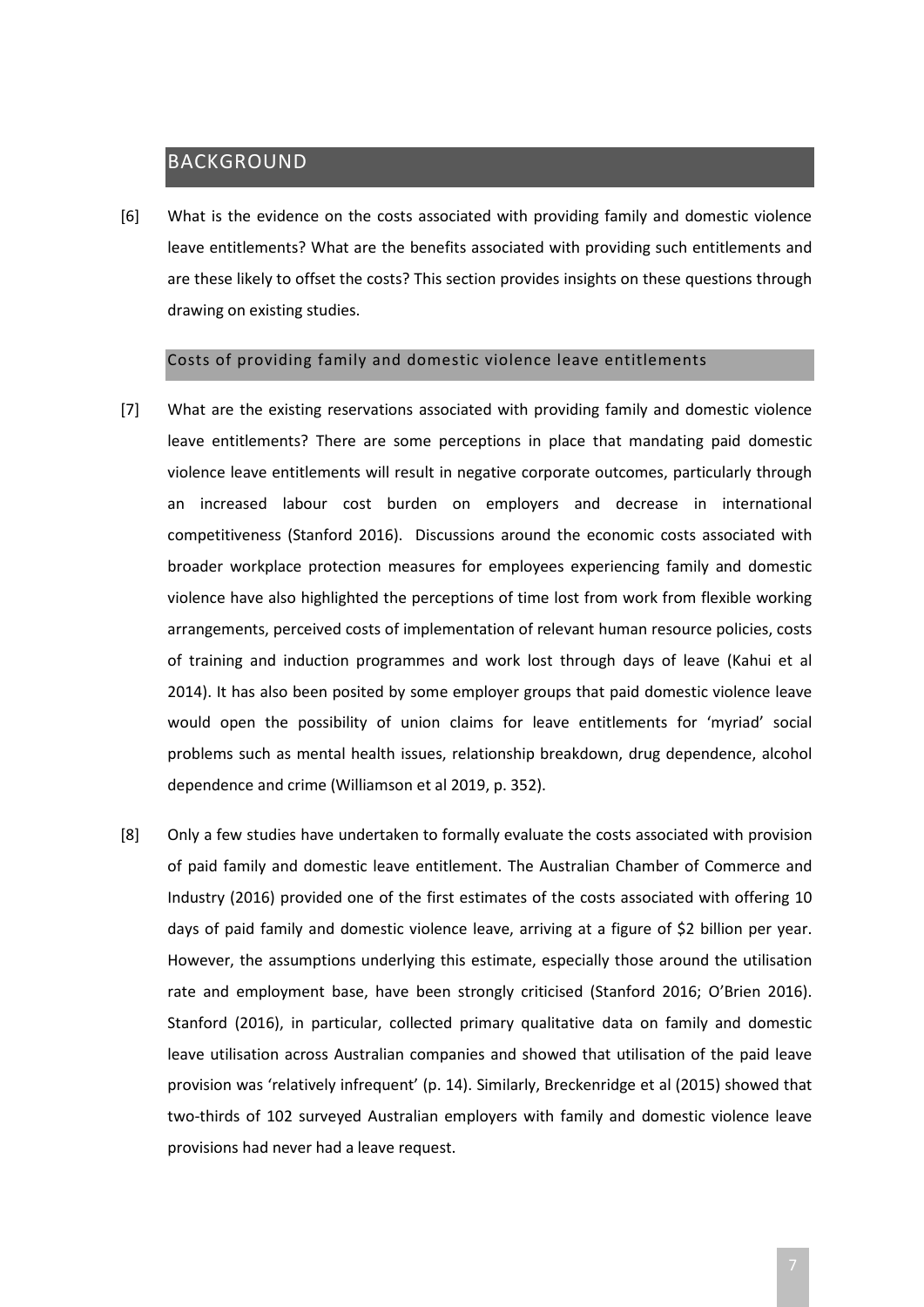- [9] Applying a data-driven approach, Stanford (2016) estimated that the incremental wage payouts to workers on family and domestic violence leave associated with the provision of a 10-day paid family and domestic violence (FDV) leave policy would be in the order of \$80 to \$120 million per year across all Australian businesses. This represents an assessment of FDV costs for all types of workers, and assumes that:
	- women who experience family and domestic violence are twice as likely to take time off work as a result, compared to men;
	- the share of employees experiencing family and domestic violence taking time off work will double under the proposed universal paid family and domestic violence leave scheme;
	- about one-third of employees experiencing family violence other than partner violence take time off work; and
	- the average male and female weekly earnings used to cost the provision of FDV are drawn from ABS data, and apply to all workers regardless of their characteristics and wage setting methods.
- [10] The study concluded that the costs of a 10-day paid family and domestic violence leave policy are likely to be largely offset by the estimated benefits to employers associated with the provision of paid domestic leave, including reduced turnover and improved productivity.

#### <span id="page-7-0"></span>Returns to providing paid family and domestic violence leave entitlement

#### *Reductions in violence associated with family and domestic violence-related entitlements*

[11] Paid domestic violence leave can offer financial relief and stability to employees affected by family and domestic violence, assisting their efforts to address the situation of violence including fundamental challenges, such as maintaining employment and ensuring financial independence from their perpetrator. Based on existing evidence, employment and financial independence can play an important role in preventing family and domestic violence either through enhancing the intra-household bargaining position of individuals affected by it or through diminishing their contacts with perpetrators (Chin, 2012; Henke and Hsu 2020; Mavisakalyan and Rammohan 2021).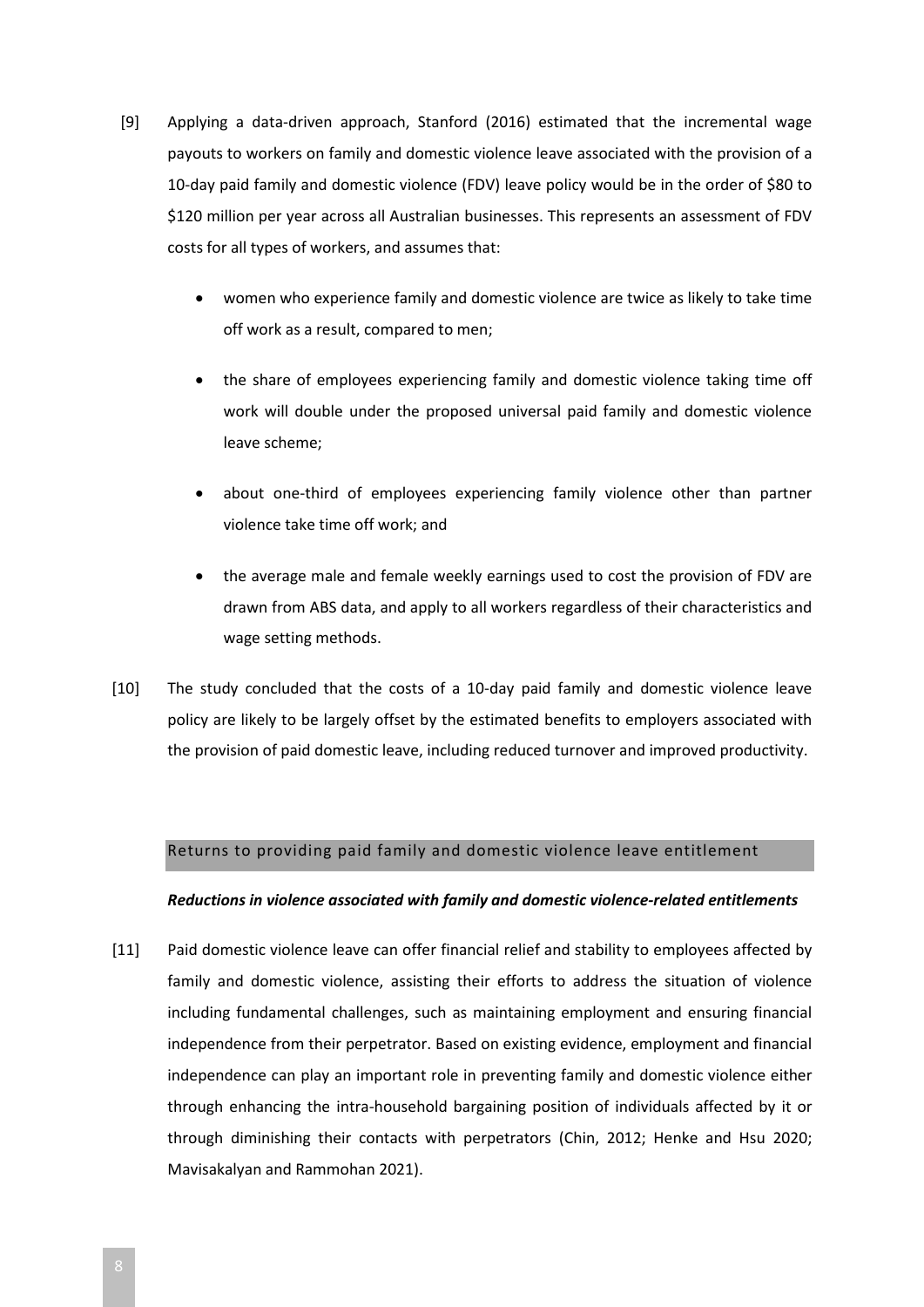[12] The introduction of paid family and domestic violence leave may give rise to other complementary initiatives to support employees affected by family and domestic violence (FDV) within the workplace, including training of managers to better deal with situations of family and domestic violence, provision of relevant information and resources to employees (Stanford 2016). In addition, an institutional arrangement targeted towards employees experiencing FDV may serve to further elevate the status of family and domestic violence as an important problem of national significance. There is evidence from a large literature that changes in institutions may result in changes in norms (Beaman et al 2012; Alesina and Giuliano 2015). It is possible, therefore, that the provision of paid FDV leave entitlement may affect the violence norms and prevalence beyond the case of an individual employee.

#### *Productivity gains associated with family and domestic violence-free workforce*

- [13] Reduction in family and domestic violence has significant personal- and societal-level benefits. But what does the reduction of prevalence of such violence among employees mean to employers? Alongside evaluating the costs associated with paid family and domestic violence leave provision, the costs associated with the prevalence of violence within the workforce should be considered. A growing body of evidence suggests that introduction of workplace protection measures for employees affected by family and domestic violence will increase the overall productivity in the workplace.
- [14] A large body of evidence shows that family and domestic violence has significant effects on individuals' physical and mental health and wellbeing (Ellsberg et al 2008; Devries et al 2013; World Health Organization 2013). Unsurprisingly, these effects of violence feed into workplace performance with a large body of literature documenting links between FDV experiences and negative work outcomes. Evidence from a number of studies suggests that employees that experience family and domestic violence tend to have concentration difficulties, decreased job satisfaction and reduced work performance (Banyard et al 2011; LeBlanc 2014; Wathen et al 2015). Experiences of violence also affect the employees' ability to get to work and result in missing time at work because of absenteeism (Reeves and O'Leary-Kelly 2007, LeBlanc 2014; Wathen et al 2015). In their projections of the costs of family and domestic violence on workplaces, KPMG (2016) assume that 7.2 workdays are lost each year from absenteeism due to physical violence, 8.1 days as a result of sexual violence, and 10.1 days as a result of stalking.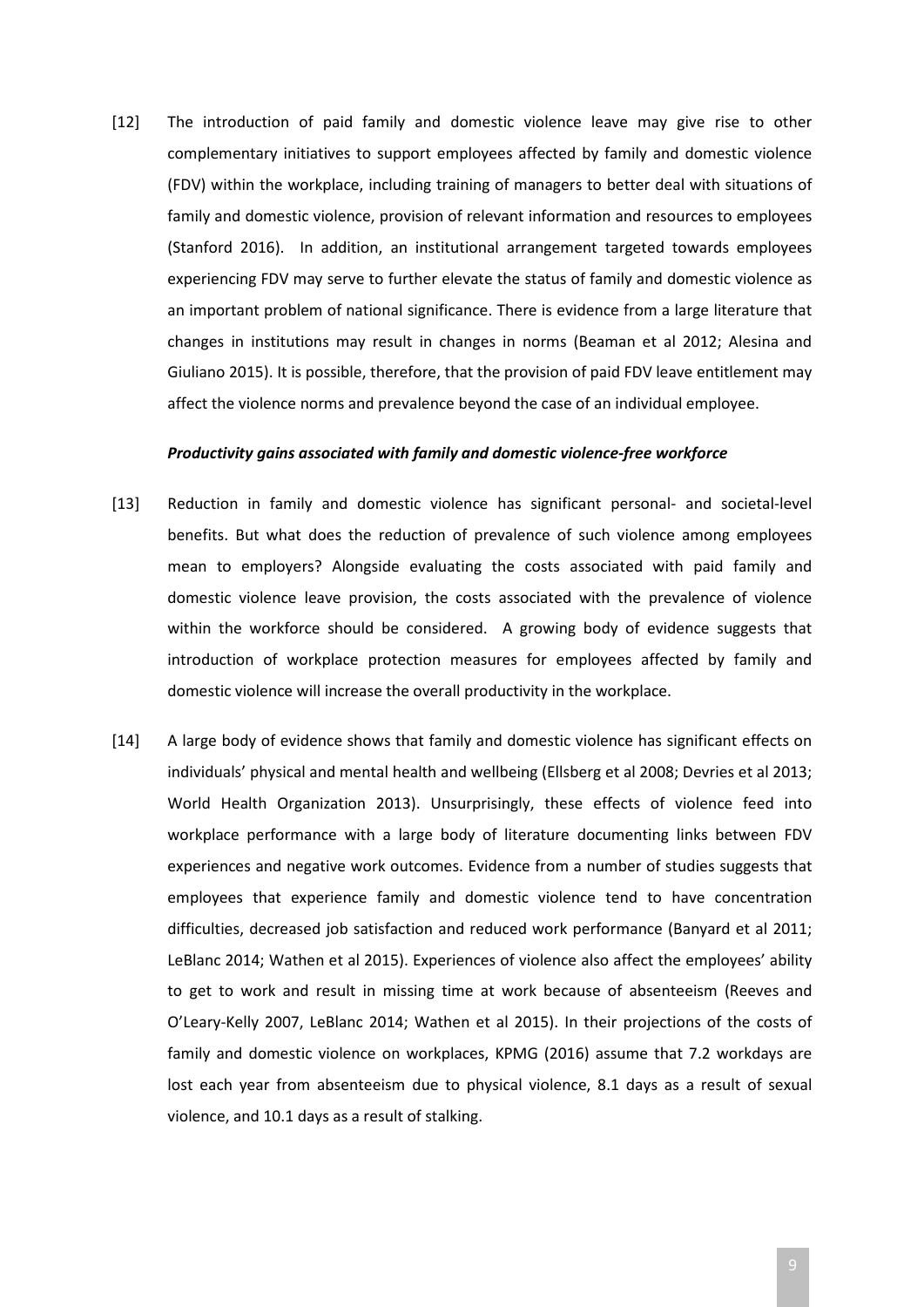- [15] Family and domestic violence also has profound implications for the quality and stability of employment. Loss in productivity, increased absenteeism and prejudice may lead to disproportionately high job losses following the violence (Staggs et al 2007; Finlay 2012; Yragui et al 2012). Studies have shown that family and domestic violence contributes to more disrupted work histories, intentions to quit work and lower earnings (Crowne et al 2011; Adams et al 2013; Le Blanc 2014). This, in turn, implies that family and domestic violence bears implications upon the costs associated with increased staff turnover, including recruitment and training for new employees.
- [16] There are also potential indirect productivity losses associated with the presence of employees experiencing family and domestic violence in the workforce. Even if the violence itself does not take place in the workplace, there are risks of spillover effects. The literature suggests that the productivity of co-workers may be affected if a colleague is distressed or injured and when a family member visits the workplace causing safety risks (Murray and Powell 2008; Walden and McFerran 2014; Wathen et al 2015).

#### *Returns to corporate image from with family and domestic violence-related entitlements*

- [17] With increased awareness of corporate social responsibility, employers are held to increasingly higher standards of behaviour in relation to employees and the wider society (Waddock 2004; European Commission 2011). One of the earliest aspects of corporate social responsibility to gain recognition in the literature is the responsibility for employee welfare (Compa 2008; Pearsons et al 2013). 'Family-friendly' policies are a key ingredient of corporate social responsibility that have emerged in recognition of employees' responsibilities towards their families (Albrecht 2003; de Cieri et al 2005).
- [18] Family and domestic violence is an aspect of the lives of many employees, and as such, there is a valid case of regarding family and domestic violence-related entitlements as part of family friendly policies aimed at facilitating the ability of employees to balance work and family obligations (de Jonge 2018; 2019). Existing evidence shows that family-friendly policies as a form of corporate social responsibility economically payoff: firms profit from implementation of such policies (Arthur and Cook 2004; Ngo et al 2009).
- [19] Moreover, as de Jonge (2018, p. 473) argues, "*Investing in systems and procedures to help affected workers offset the costs of domestic violence also makes economic sense…"*. In particular, provision of paid family and domestic violence leave may give employees the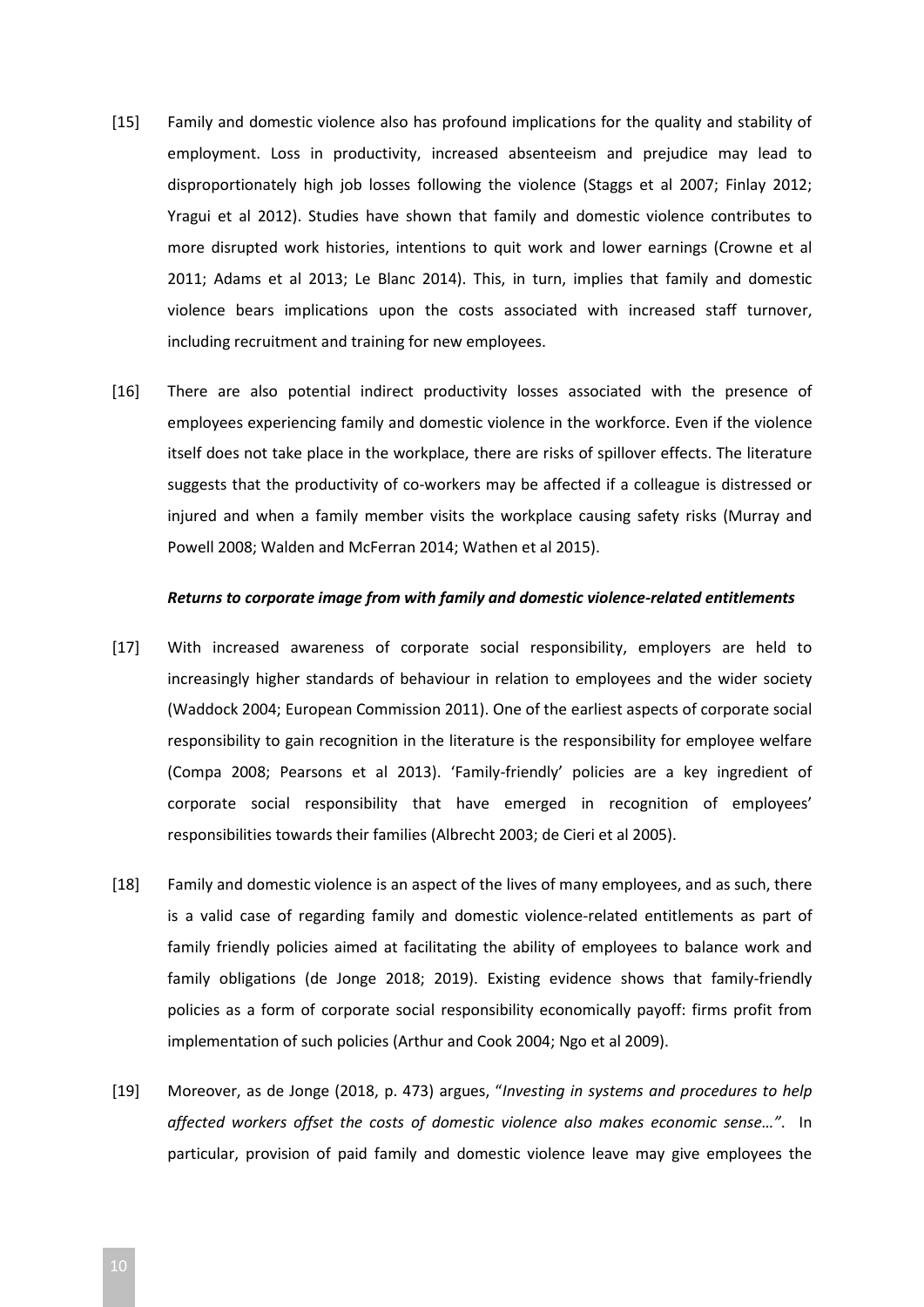sense that employers care about them through extending support in difficult times; this may in turn have positive effects on morale, dedication and productivity.

# <span id="page-10-0"></span>ANALYSIS

#### <span id="page-10-1"></span>Cost of providing 10 days paid family and domestic violence leave

What is the likely cost (if any) to employers of award-covered employees, including small and medium sized businesses, of providing 10 days of paid family and domestic violence leave?

#### **Data and estimation approaches**

- [20] This report uses data on the prevalence of family and domestic violence among workers to estimate the costs and benefits of 10 days of paid family and domestic violence leave offered to award-covered employees, including those employed in small and medium sized enterprises. This approach captures the costs associated with family and domestic violence in a specific year using information on the number of employees experiencing violence in that year.
- [21] This approach is widely used in the literature (e.g., PricewaterhouseCoopers 2015; KPMG 2009, 2016; Oliver et al. 2019). Data on family and domestic violence are obtained from the 2016 Personal Safety Survey (PSS) of the Australian Bureau of Statistics (ABS). In all estimations and analyses in this report, the data used to estimate costs to the employer of paid FDV leave include employed people aged 18 years and over that experienced FDV in the last 12 months before the survey.
- [22] This report uses weekly wage data for award-covered employees from the latest (wave 19) release of the Household, Income and Labour Dynamics in Australia (HILDA) survey. Based on data availability, our estimates are based on wage data for 2019, uprated to 2021 to reflect current remuneration rates. The main advantage of using unit record wage data from HILDA compared to studies that use only aggregate average wages from the Australian Bureau of Statistics (e.g., Stanford 2016) is that we can use detailed wage profiles by age and contract types to provide more precise estimates of the costs of paid FDV leave.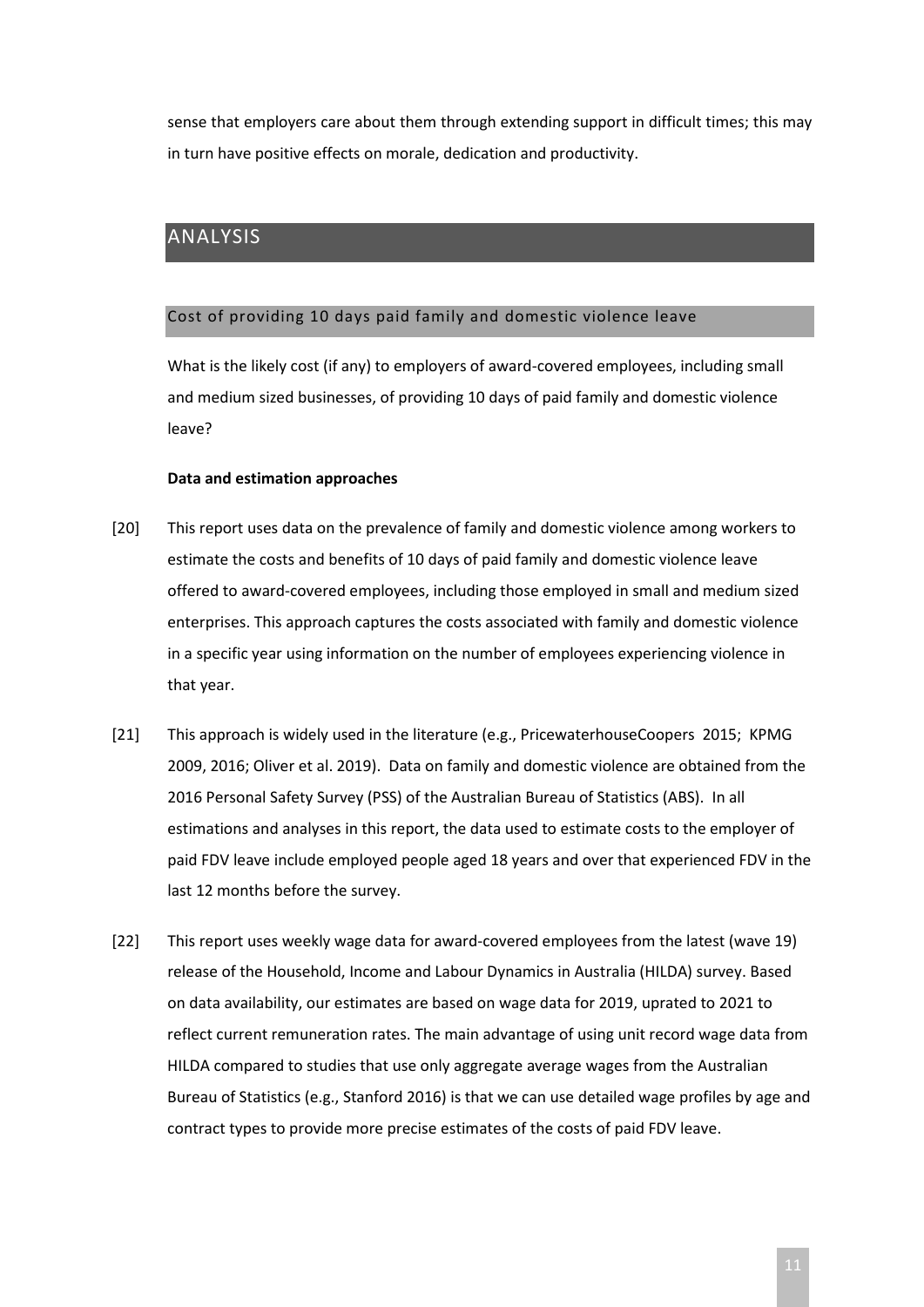- [23] The probability of experiencing family and domestic violence is estimated by age and sex using the 2016 Personal Safety Survey (PSS) data from the Australian Bureau of Statistics (ABS). To estimate the number of people affected by family and domestic violence, the probability of experiencing violence is applied to the population estimates of award wage holders by age and sex categories. Total leave payments to employees affected by family and domestic violence can then be forecast by multiplying the number of employed people that took time off work in the last 12 months following the incidence of FDV by the 10 days average wage for the respective sex and age group.
- [24] Existing literature on family and domestic violence in Australia focuses on estimating the economic and social costs of violence against women and children (e.g KPMG, 2009, 2016; PricewaterhouseCoopers 2015). Yet, little is known about the costs and benefits of providing paid family and domestic violence leave to affected employees in Australia. Stanford (2016) is the only closest study to this report that attempted to estimate the costs of 10 days paid leave provision to employees affected by family and domestic violence. While this study has an important contribution to the subject, there are several limitations regarding the assumptions and methodology employed.
- [25] First, Stanford (2016) assumes that aggregate average weekly wage is applicable to all employees regardless of age and methods of wage setting (including modern award, collective agreement, and individual arrangements). However, average wage significantly varies across these dimensions. To circumvent this issue, this report utilizes detailed wage profile by age, sex and employment contract type using unit record data from the latest release of HILDA. Specifically, this report utilizes average weekly wages for award-covered employees from HILDA by sex and age groups in line with the aim of the report.
- [26] Second, while there is a clear progress in data driven estimation approach, there are still several arbitrary assumptions picked up exogenously as admitted by the author. For example, it is assumed that men are likely to take half of the time taken off work by women. In this report, that data on time taken off work by male and female employees are obtained from PSS 2016 using the TableBuilder tool. Moreover, Stanford (2016) arbitrarily assumes that one-third of those employees who experience family violence other than partner violence took time off work due to FDV. To be practical, this report utilises data on time taken off work by employees experiencing family and domestic violence using the family relationship to the preparator as a filter in TableBuilder in PSS (2016).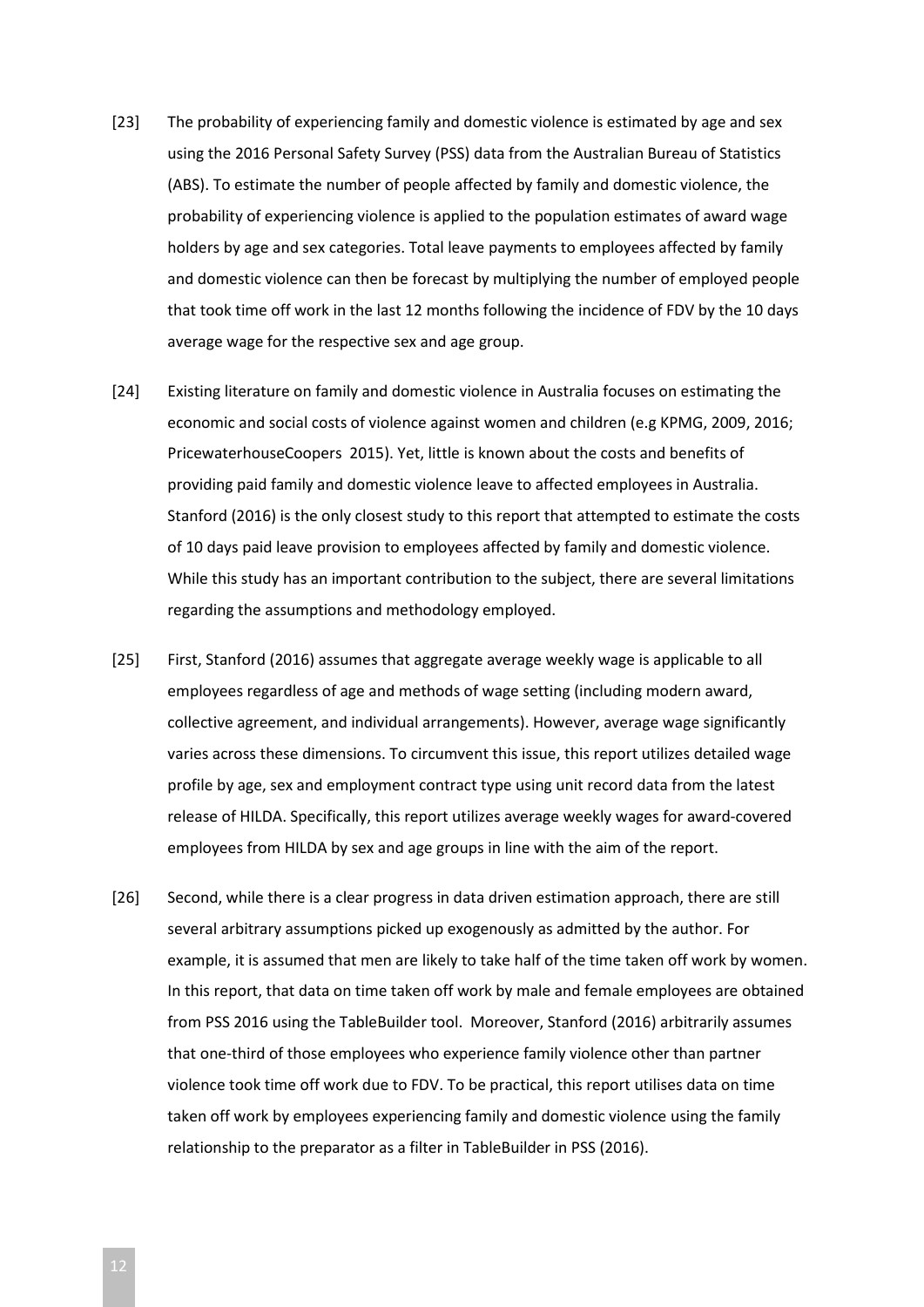#### **Estimations and analysis of results**

[27] [Table 1](#page-12-0) shows the estimated prevalence rate of family and domestic violence for wage and salary earners in Australia as at June 2021, by age and sex. Using prevalence rates calculated from the Personal Safety Survey (2016), and assuming prevalence has remained stable in the period to 2021, we estimate that 186,400 employed women and 142,400 employed men in Australia have experienced family and domestic violence in the last 12 months. Prevalence rates of FDV among employed people decrease consistently with age for both women and men, with rates typically higher for women (3.0 per cent) compared to men (2.1 per cent).

<span id="page-12-0"></span>**Table 1.** Number and share of employed persons experiencing family and domestic violence (FDV) in the last 12 months: by age and gender

|                                                                    | Age 18-24 |      | Age 25-34                                                               |      | Age 35-44                               |      | Age 45-54 |      |      | Age 55-64 | Age 65 years $+$ |      |              | All ages |                     |
|--------------------------------------------------------------------|-----------|------|-------------------------------------------------------------------------|------|-----------------------------------------|------|-----------|------|------|-----------|------------------|------|--------------|----------|---------------------|
|                                                                    |           |      | Female Male Female Male Female Male Female Male Female Male Female Male |      |                                         |      |           |      |      |           |                  |      |              |          | Female Male Persons |
| Employed persons, June 2021 ('000s)                                | 963       | 956  |                                                                         |      | 1,439 1,603 1,385 1,546 1,291 1,359 940 |      |           |      |      | 1.047     | 247              | 392  |              |          | 6.265 6.903 13.168  |
| Estimated number of employed<br>people experiencing FDV, June 2021 | 60.3      | 33.8 | 48.2                                                                    | 45.1 | 37.7                                    | 29.4 | 25.0      | 17.3 | 13.2 | 12.4      | 2 O              | 4.4  | 186.4 142.4  |          | 328.8               |
| Probablity of experiencing FDV                                     | 6.3%      | 3.5% | 3.3%                                                                    | 2.8% | 2.7%                                    | 1.9% | 1.9%      | 1.3% | 1.4% | 1.2%      | 0.8%             | 1.1% | $3.0\%$ 2.1% |          | 2.5%                |

**Notes:** Estimates of the number of people experiencing family and domestic violence in the last 12 months include those subjected to violence from current or previous partners or family members. Prevalence rates are calculated as the ratio of FDV incidence to the number of employed people, by age and gender. Counts are uprated to June 2021 using ABS counts of employed persons by age and gender.

**Source**: BANKWEST CURTIN ECONOMICS CENTRE | Authors' calculations based on ABS Personal Safety Survey (2016) and ABS Cat. 6291.0.55 Table 1 (Labour force status by Age, Social marital status, and Sex)

- [28] To estimate the costs of providing 10 days of paid family and domestic violence leave for award-covered employees, we use weekly wage data for workers on award wages from Wave 19 of the Household Income and Labour Dynamics in Australia (HILDA) survey, uprated to June 2021 dollars using CPI data from the Australian Bureau of Statistics (ABS).
- [29] As shown in [Figure 1,](#page-13-0) the average weekly wage for award-covered employees is lower than all other formal methods of pay setting. Specifically, the average weekly wage of awardcovered male employees is approximately \$958, and \$811 for female employees.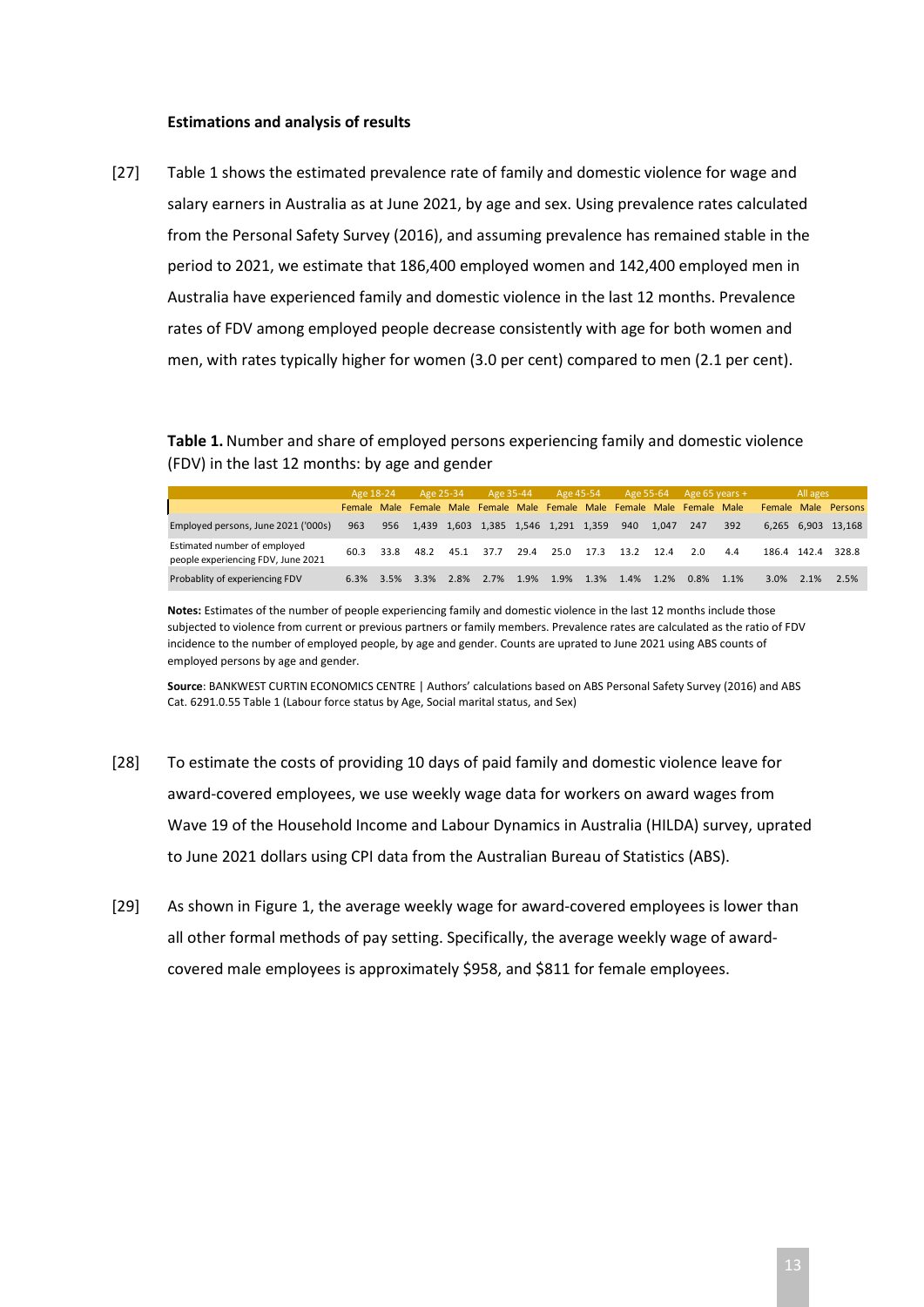<span id="page-13-0"></span>

#### **Figure 1.** Average weekly wages by gender and methods of pay setting

**Notes:** Average weekly wages are shown for all employed people, with values uprated to June 2021 figures using ABS Cat: 6401.0 Consumer Price Index, Australia. **Source:** BANKWEST CURTIN ECONOMICS CENTRE | Authors' calculations from HILDA (2019).

- [30] The costs of providing 10 days of paid FDV leave requires an assessment of the proportion of employees who might access paid FDV leave entitlement as a result of experiencing family and domestic violence, including the number of days that may be claimed.
- [31] The 2016 ABS Personal Safety Survey provides evidence of the proportion of employees who take time off work under current leave arrangements as a result of experiencing family and domestic violence. [Table 2](#page-13-1) shows the estimated proportion of male and female employees who took time off work in 2016 as a result of experiencing family related violence of different forms. These include the incidence of family violence (from partners, parents, siblings or relatives), intimate partner violence, current partner violence, or current and/or previous partner violence.

<span id="page-13-1"></span>

| Nature of most recent experience of family related violence                                           |       |               |                                |          |                         |         |  |  |  |
|-------------------------------------------------------------------------------------------------------|-------|---------------|--------------------------------|----------|-------------------------|---------|--|--|--|
|                                                                                                       |       |               |                                | Current  |                         |         |  |  |  |
|                                                                                                       |       | Violence from | Intimate                       | partner  | Current and/or previous | Highest |  |  |  |
|                                                                                                       |       |               | family member partner violence | violence | partner violence        | share   |  |  |  |
| Share of employees taking time                                                                        | Men   | 1.3%          | 2.3%                           | $0.0\%$  | 2.7%                    | 2.7%    |  |  |  |
| off work as a result of FDV                                                                           | Women | 16.0%         | 15.9%                          | 17.2%    | 20.1%                   | 20.1%   |  |  |  |
| Source: RANKWEST CURTIN ECONOMICS CENTRE   Authors' calculations from ARS Dersonal Safety Survey 2016 |       |               |                                |          |                         |         |  |  |  |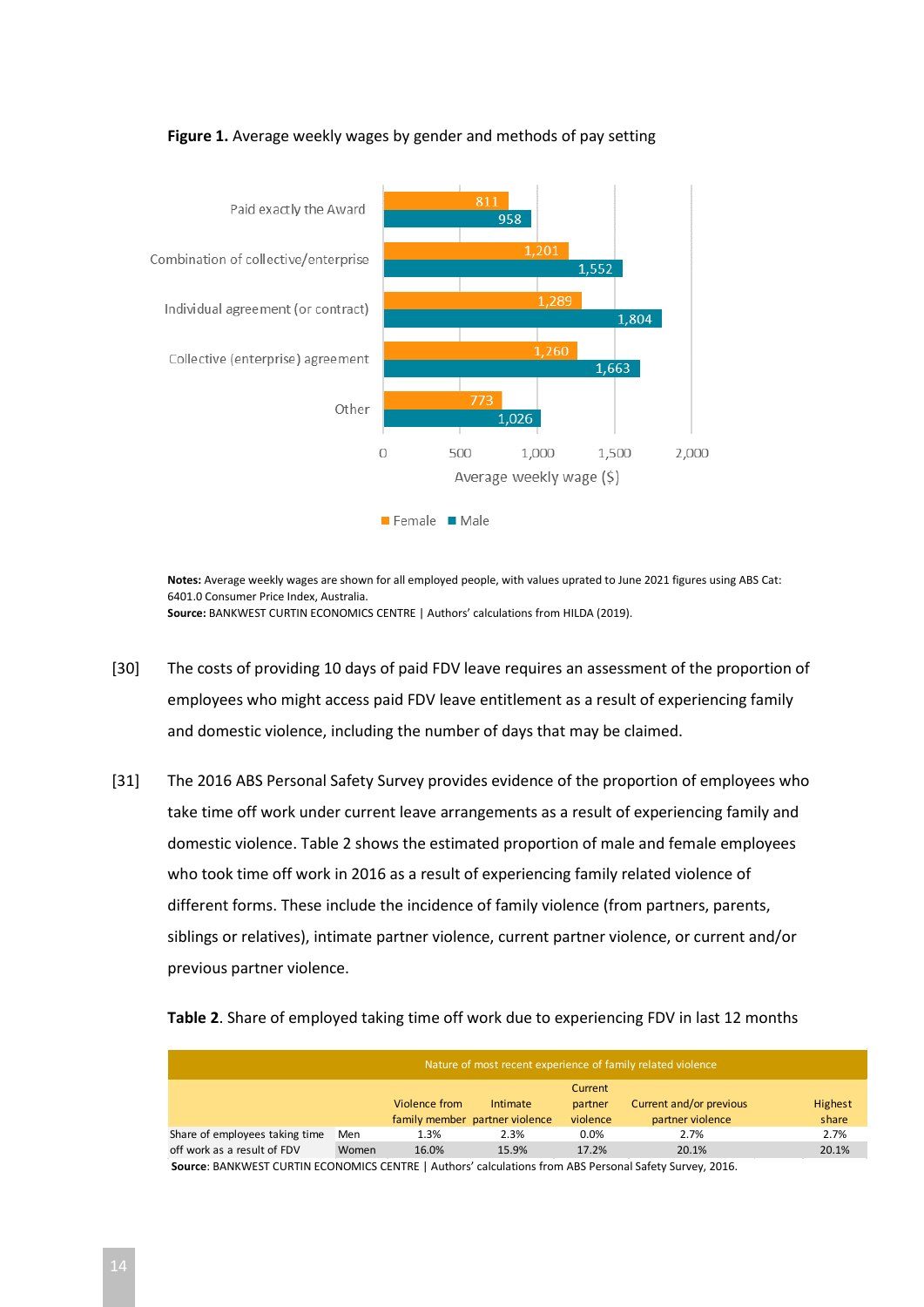- [32] The results from [Table 2](#page-13-1) show a fairly consistent pattern in which a significantly higher share of women than men take time off work as a result of FDV. Depending on the nature of family violence experienced, between 15.9 per cent and 20.1 per cent of women were found to take leave due to FDV. For male employees, the shares were far lower, up to 2.7 per cent for men who experienced violence from a current or previous partner.
- [33] To estimate the costs of providing 10 days of FDV leave entitlement for award-covered employees only [\(Table 3\)](#page-15-0), we start with the projections of the number of employees who have experienced FDV over the previous 12 months as reported in [Table 1.](#page-12-0) These projections account for the fact that FDV prevalence differs between women and men by age range.
- [34] Around 26.3 per cent of female employees across all age groups are on award wages, compared to 16.1 per cent of male employees (the second row of [Table 3\)](#page-15-0). As expected, a far higher share of younger workers are on modern awards. Over 41 per cent of female workers and 35.4 per cent of male workers aged 24 and under are on award wages. This is an important step when projecting the potential costs of paid FDV leave entitlements, given that younger workers will typically be receiving lower award wage rates than older workers.
- [35] Using this information on the proportion of male and female workers in different age bands who are on modern award wages, we are able to estimate the number of award-covered employees who have experienced family and domestic violence in the last 12 months (the third row o[f Table 3\)](#page-15-0). Overall, we estimate 54,100 of female and 26,600 male award-wage holders to have experienced FDV during the previous year (80,800 in total), the majority of whom are aged 34 and under.
- [36] Starting with an assumption that award wage workers who have experienced FDV during the past 12 months will access paid FDV leave entitlements at the same rates as under current arrangements (using the maximum rates shown in [Table 2\)](#page-13-1), the costs of 10 days of paid FDV leave entitlement can be estimated as the number of award-covered employees who have experienced family and domestic violence in the last 12 months [\(Table 3](#page-15-0) row 3), multiplied by the share of those workers who access paid FDV [\(Table 3](#page-15-0) row 4), times 10 days of average pay for modern award wage holders [\(Table 3](#page-15-0) row 5).
- [37] Assuming that the share of employees that took time off work remains constant and employees use the full 10 days of paid leave, the estimated total cost of providing 10 days of paid FDV leave to award-covered workers is \$17.1 million [\(Table 3](#page-15-0) row 6), of which \$15.9 million is for female employees and only \$1.2 million to male employees.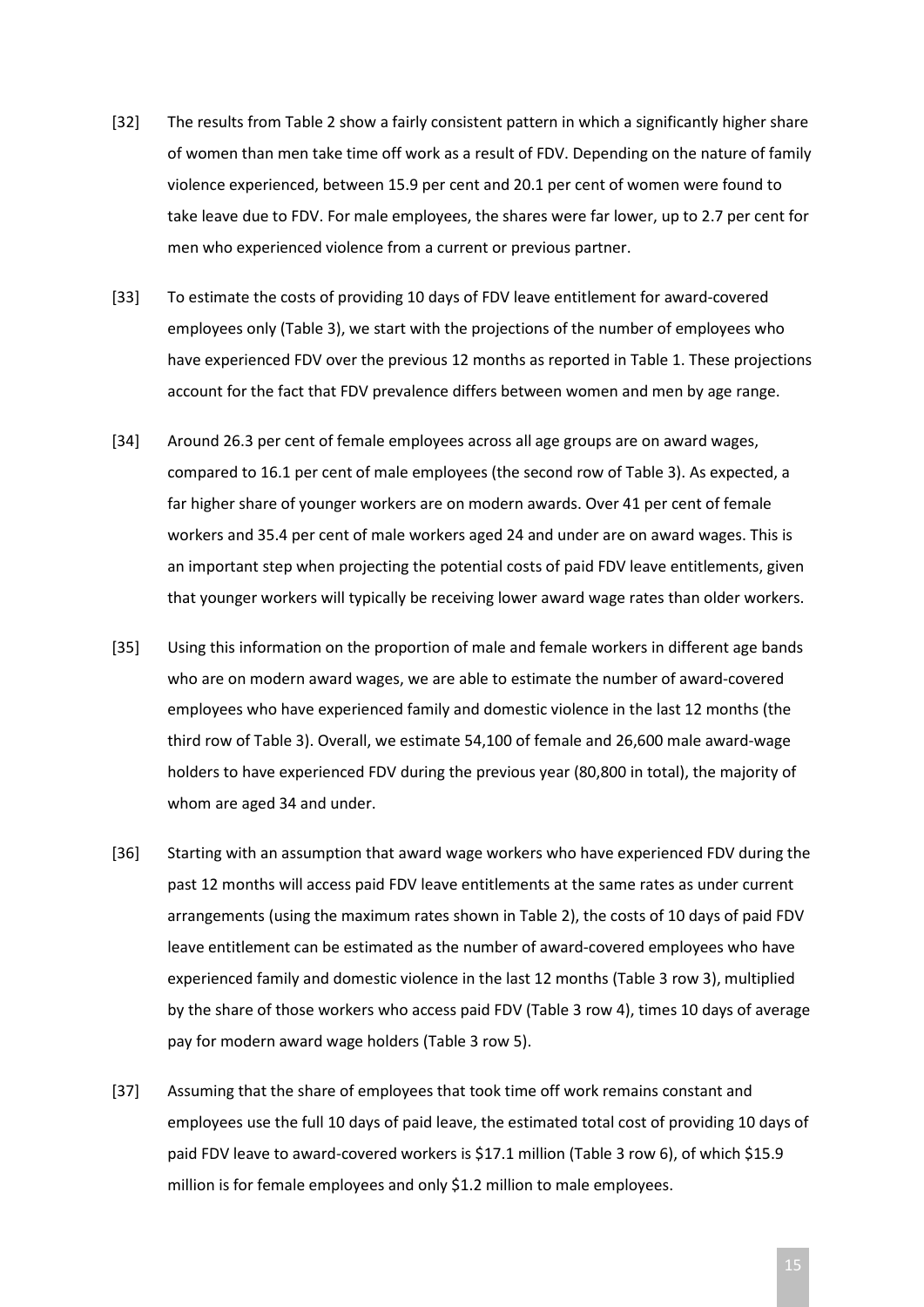#### <span id="page-15-0"></span>**Table 3.** Estimated cost of 10 days paid FDV leave, award-covered employees

|                                                                                      | Age 18-24 |      | Age 25-34 |       | Age 35-44                                                          |       | Age 45-54                           |       | Age 55-64 |       | Age 65 years + |      | Total       |             |              |
|--------------------------------------------------------------------------------------|-----------|------|-----------|-------|--------------------------------------------------------------------|-------|-------------------------------------|-------|-----------|-------|----------------|------|-------------|-------------|--------------|
|                                                                                      |           |      |           |       | Female Male Female Male Female Male Female Male Female Male Female |       |                                     |       |           |       |                | Male | Female      |             | Male Persons |
| Estimated number of employed people<br>experiencing FDV, June 2021 ('000s)           | 60.3      | 33.8 | 48.2      | 45.1  | 37.7                                                               | 29.4  | 25.0                                | 17.3  | 13.2      | 12.4  | 2.0            | 4.4  |             | 186.4 142.4 | 328.8        |
| Estimated share of award wage holders among<br>employed workforce, June 2021 ('000s) |           |      |           |       | 41.3% 35.4% 24.4% 18.0% 22.4% 8.8%                                 |       | 21.9% 10.2% 24.1% 13.3% 19.3% 13.2% |       |           |       |                |      | 26.3% 16.1% |             |              |
| Estimated number of award wage holders<br>experiencing FDV, June 2021 ('000)         | 24.9      | 12.0 | 11.7      | 8.1   | 8.5                                                                | 2.6   | 5.5                                 | 1.8   | 3.2       | 1.7   | 0.4            | 0.6  | 54.1        | 26.6        | 80.8         |
| Projected share of those experiencing FDV who<br>take time off work (ABS estimates)  | 20.1%     | 2.7% | 20.1%     | 2.7%  | 20.1%                                                              | 2.7%  | 20.1%                               | 2.7%  | 20.1%     | 2.7%  | 20.1%          | 2.7% |             |             |              |
| Average weekly modern award wage (HILDA)<br>(uprated to June 2021) $(5)$             | 481       | 572  | 921       | 1,008 | 978                                                                | 1,352 | 946                                 | 1,258 | 954       | 1,199 | 681            | 715  |             |             |              |
| Total cost of 10 day paid FDV leave among<br>award wage holders (\$m)                | 4.8       | 0.4  | 4.3       | 0.4   | 3.3                                                                | 0.2   | 2.1                                 | 0.1   | 1.2       | 0.1   | 0.1            | 0.0  | 15.9        | 1.2         | 17.1         |
| Projected number of leave days taken (Stanford<br>2016)                              | 7.8       | 5.9  | 7.8       | 5.9   | 7.8                                                                | 5.9   | 7.8                                 | 5.9   | 7.8       | 5.9   | 7.8            | 5.9  | 7.8         | 5.9         |              |
| Total cost of paid FDV leave, using projected<br>number of leave days taken (Sm)     | 3.7       | 0.2  | 3.4       | 0.3   | 2.6                                                                | 0.1   | 1.6                                 | 0.1   | 0.9       | 0.1   | 0.1            | 0.0  | 12.4        | 0.7         | 13.1         |

**Notes:** Estimates of the number of people experiencing family and domestic violence in the last 12 months include those subjected to violence from current or previous partners or family members. Prevalence rates are calculated as the ratio of FDV incidence to the number of employed people, by age and gender. Counts are uprated to June 2021 using ABS counts of employed persons by age and gender. The proportion of employees on award wages by age and gender are calculated using data on pay setting arrangements from the Household Income and Labour Dynamics in Australia (HILDA) survey, Wave 19. **Source**: BANKWEST CURTIN ECONOMICS CENTRE | Authors' calculations using HILDA (2019) ABS Personal Safety Survey, 2016.

- [38] There are a number of assumptions underlying this analysis that can be tested to provide some sensitivity analysis of the estimated costs of 10 days paid FDV leave entitlements.
- [39] It may not be the case that all workers who access FDV leave would utilise the full 10 days entitlement. In his costings, Stanford (2016) assumes that women would access an average of 7.8 days of leave, and men 5.9 days. If we apply these settings in place of an assumed utilisation of the full 10 days of paid FDV, **the estimated total cost to employers of 10 days of paid FDV entitlement would be \$13.1 million**, of which \$12.4 million would be accessed by female employees and \$0.7 million by male employees [\(Table 3](#page-15-0) row 8).
- [40] To see the implication of the recent Annual Wage Review on the estimates, this report assesses the impact on estimated costs of the 2.5 per cent increase in wages as per the Annual Wage Review 2021 by the Fair Work Commission (FWC). Our estimates suggest that the estimated cost to employers of providing 10 days of paid FDV leave to award wage holders would increase only marginally, from \$13.1 million to \$13.4 million [\(Table 4](#page-16-0) row 2).
- [41] The number of employees that may take time off as a result of FDV may plausibly increase with the provision of paid leave entitlements. Stanford (2016) assumes that the proportion of employees that may take time off will double under the paid FDV provision. Assuming the rate at which employees experiencing FDV will access leave will double, this report estimates that the cost of 10 days FDV leave will be approximately \$34.3 million.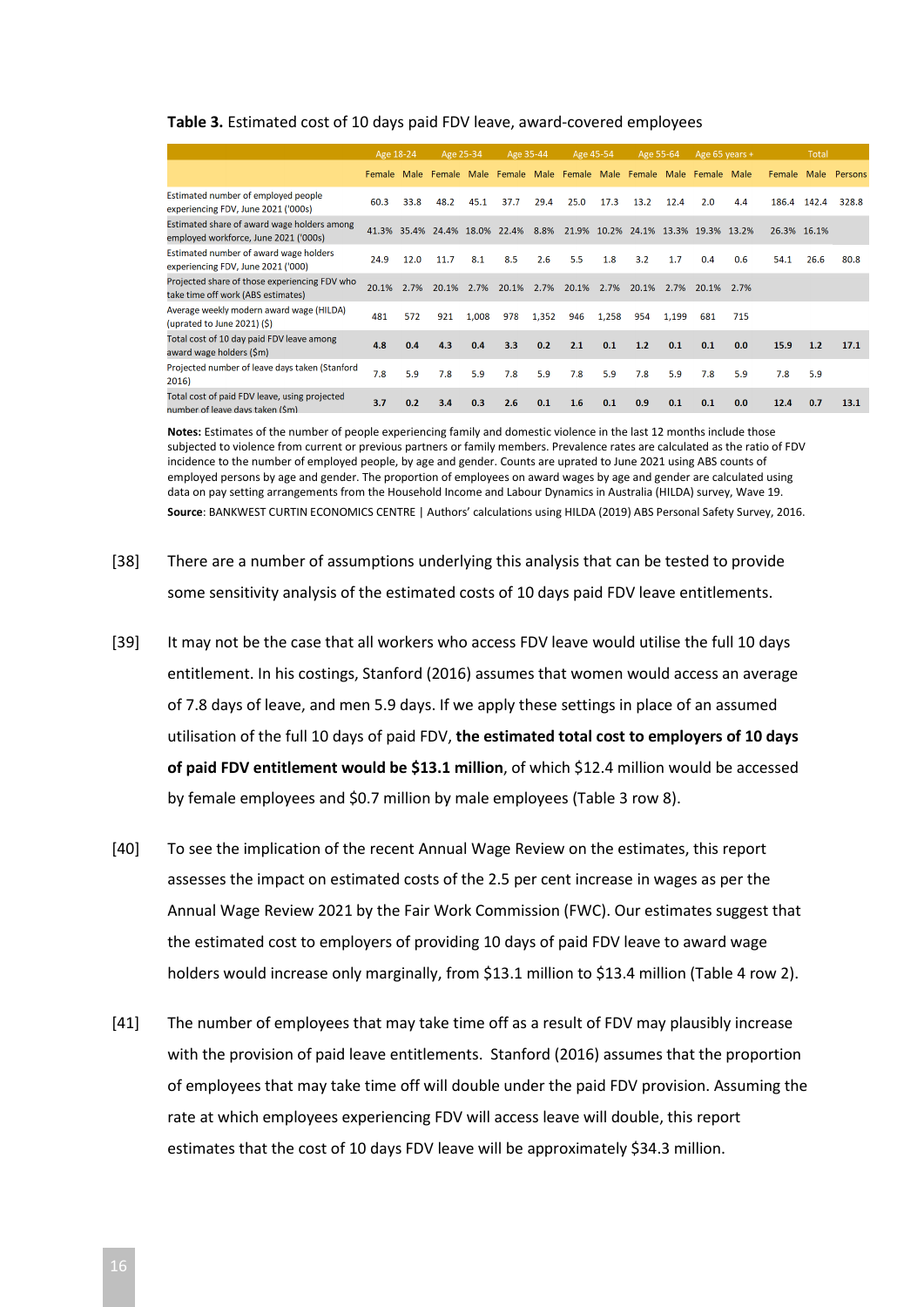<span id="page-16-0"></span>**Table 4.** Estimated costs of 10 days of paid FDV leave for award-covered employees: alternative scenarios.

|                                                                                                                                                                             | Female         | <b>Male</b>   | <b>Persons</b> |
|-----------------------------------------------------------------------------------------------------------------------------------------------------------------------------|----------------|---------------|----------------|
|                                                                                                                                                                             | $\mathsf{S}$ m | $\mathsf{Sm}$ | $\mathsf{Sm}$  |
| Paid FDV leave accessed at the same rates as under current<br>arrangements; average number of leave days per year as<br>per Stanford (7.8 days for women, 5.9 days for men) | 12.4           | 0.7           | 13.1           |
| Same modelling assumptions as above, adding 2.5% Annual<br>Wage Review increase                                                                                             | 12.7           | 0.8           | 13.4           |
| Paid FDV leave accessed at the same rates as under current<br>arrangements; 100% utilisation of paid FDV leave days (10)<br>days per year)                                  | 15.9           | 1.2           | 17.1           |
| Paid FDV leave accessed at <b>double</b> the rates compared to<br>current arrangements; 100% utilisation of paid FDV leave<br>days (10 days per year)                       | 31.8           | 2.5           | 34.3           |

**Source**: BANKWEST CURTIN ECONOMICS CENTRE | Authors' calculations based on HILDA (2019), ABS Personal Safety Survey (2016) and Annual Wage Review 2020-21.

- [42] An important point to note is that small and medium enterprises account for a significant proportion of employees under the modern award pay setting. As shown i[n Figure 2,](#page-17-0) the largest employers of modern award employees are small businesses (under 20 employees) which amounts to 763,000 employees in 2018.
- [43] Businesses with a total workforce of under 100 employees collectively account for more than 60 per cent of all employees whose wages are set under the modern award contract. And smaller businesses typically recruit a *larger share* of award wage holders too. Around 33% of workers among businesses with under 100 employees are on award wages only. This compares to 16% of workers in businesses with between 100 and 999 employees, and 13% of businesses with 1,000 or more employees.
- [44] This suggests that small and medium sized businesses will bear a greater cost burden in the provision of 10 days of paid family and domestic violence leave. However, costs are likely to be largely offset as a result of the entitlements, with improved productivity and reduced absenteeism among those experiencing family and domestic violence.
- [45] The average modern award wage increases with firm size while the number of awardcovered employees decreases with firm size. Figure 2 clearly shows that the average award wage in large businesses (with 1,000 or more employees) is more than twice of the average wage in small businesses (with under 20 employees). This evidence is in line with earlier estimation results that show the estimated cost of 10 days paid family and domestic leave entitlement for award-covered employees may not be significant.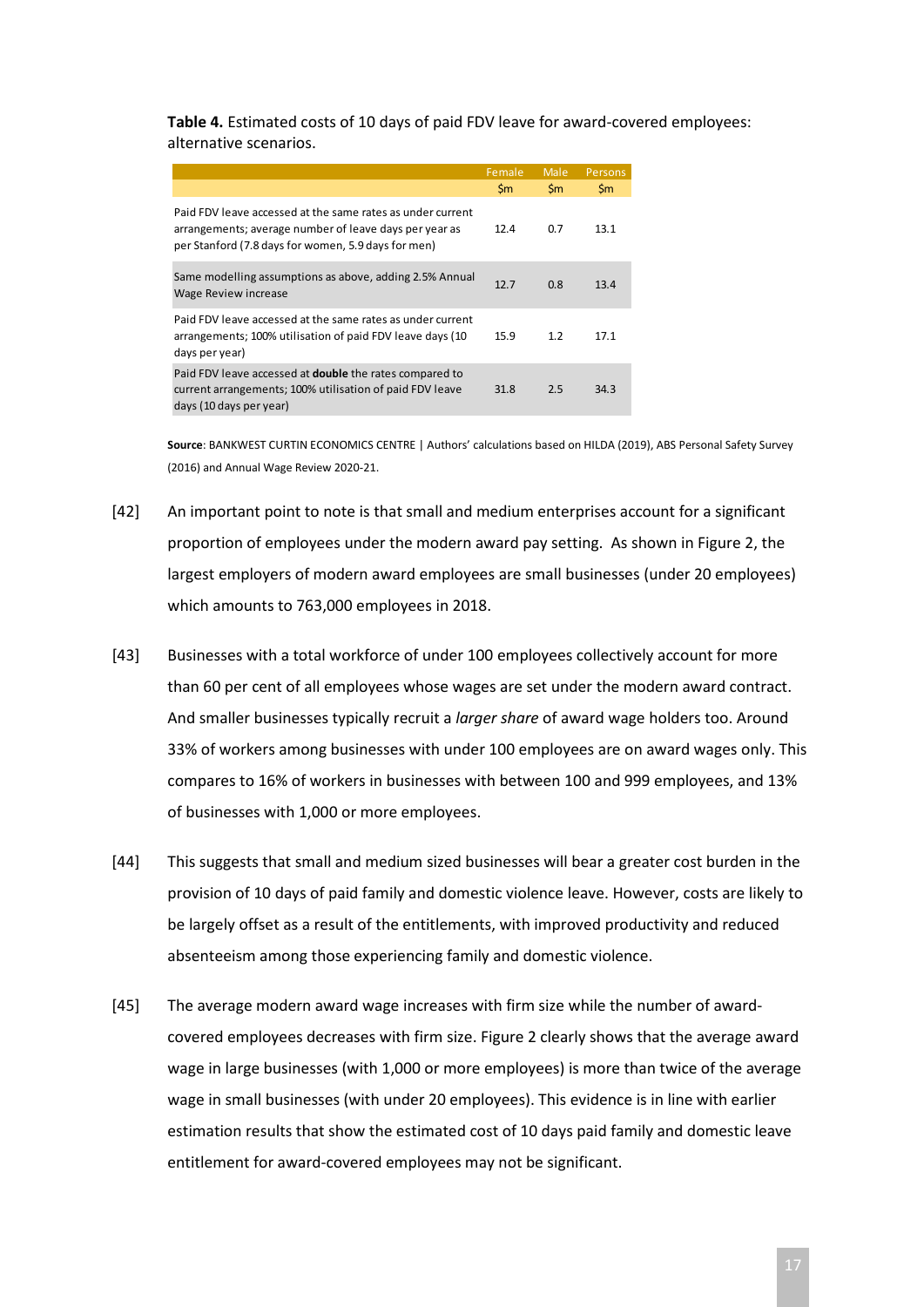

<span id="page-17-0"></span>**Figure 2.** Number of award-covered employees and average weekly earnings by firm size.

**Notes:** According to the Australian Bureau of Statistics definition, small businesses are firms that employing fewer than 20 people. Medium sized businesses employ between 20 and 199 workers, while large businesses employ 200 or more workers. The Employee Earnings and Hours survey only provides counts of employees according to methods of pay setting for the aggregate of firms who employ between 100 and 999 employees. As a result, in this report, we consider small and medium sized employees as those employing fewer than 100 people.

**Source**: BANKWEST CURTIN ECONOMICS CENTRE | Authors' calculations from ABS Cat 63060 (Table 7).

- [46] [Figure 3](#page-18-1) compares the share of employees under different wage setting methods among small and medium sized businesses (less than 100 employees), and shows that 33 per cent of employees have their wage set under modern award method. A further 57 per cent of employees in small and medium businesses have wages set under individual arrangements. The remaining 10 percent of employees are paid under collective agreements.
- [47] As noted earlier, small and medium businesses will face a larger cost burden from providing 10 days of paid family and domestic leave entitlement to award wage holders, given that they employ the largest share of workers on the modern award wage. However, it is worth noting that a significant number of employers are already providing paid family and domestic violence leave entitlements. Therefore, the additional cost the proposed provision may be less than the estimated value. Stanford (2016) assumes that about 15% of the entitlement is already covered by employers implementing paid family and domestic violence leave.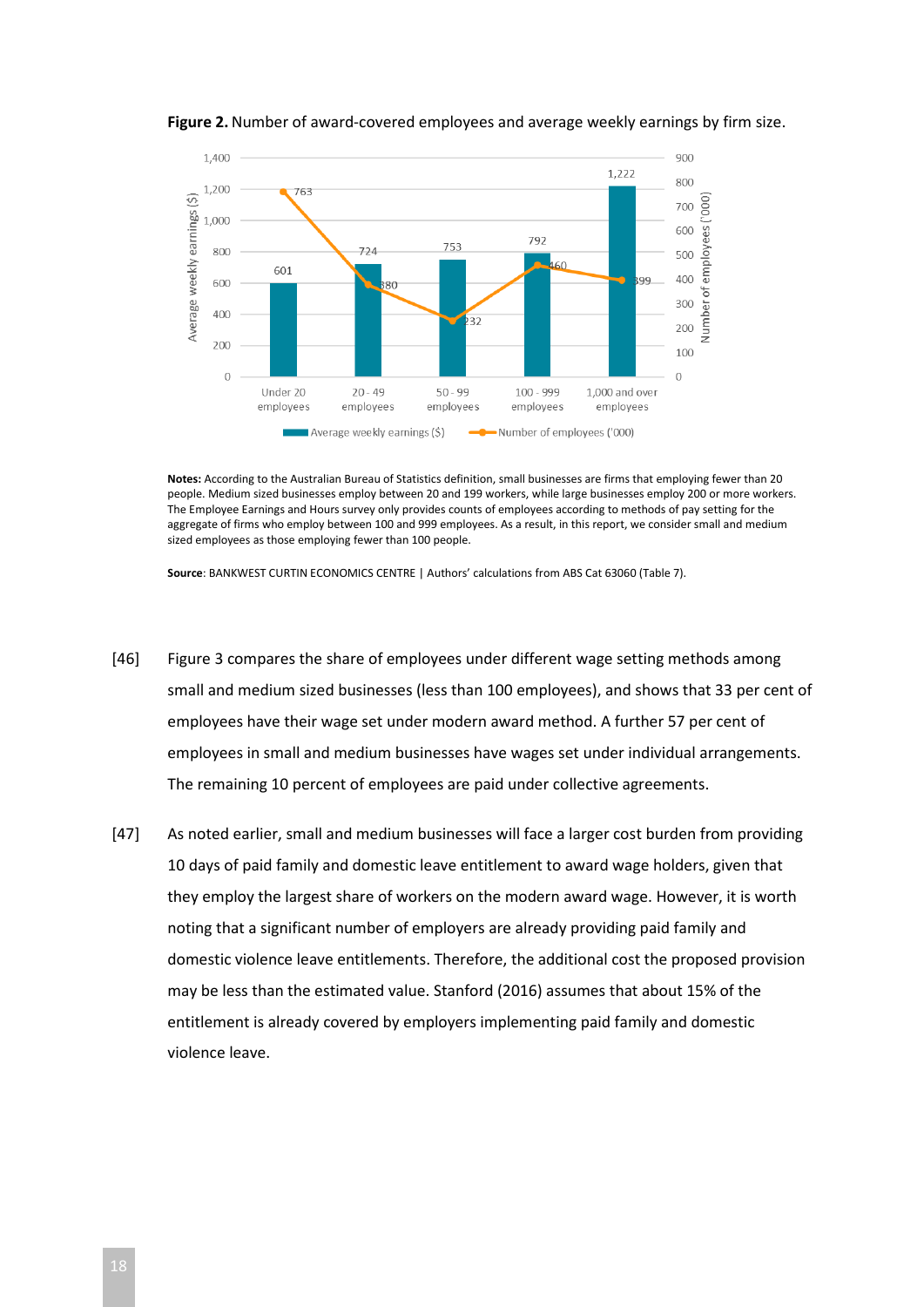<span id="page-18-1"></span>**Figure 3.** Proportion of award-covered employees in small and medium sized businesses (under 100 employees) by methods of setting pay.



**Source**: BANKWEST CURTIN ECONOMICS CENTRE | Authors' calculations from ABS Cat 63060 (Table 7).

#### Costs of not providing 10 days paid family and domestic violence leave

- <span id="page-18-0"></span>[48] Is there a cost to employers of award-covered employees, including small and medium sized businesses, of not providing an entitlement of 10 days paid family and domestic violence leave?
- [49] The literature on domestic violence suggests that FDV imposes significant costs on employers, including lost productivity due to absenteeism from work and hiring and retraining costs (KPMG 2009, 2016; Stanford, 2016). While there are several potential factors that may lead to employee absenteeism, such as attending courts, time lost from paid work could be more severe if employees also face financial constraints for adjustments they may need to make following the incidence of FDV, including arranging new accommodation and schooling for their children.
- [50] Assuming a competitive labour market where workers are paid their marginal product, the cost to employers of not paying the 10 days leave entitlement in terms of lost output is estimated by the number of days that employees took off work multiplied by the average daily wage of award-covered employees.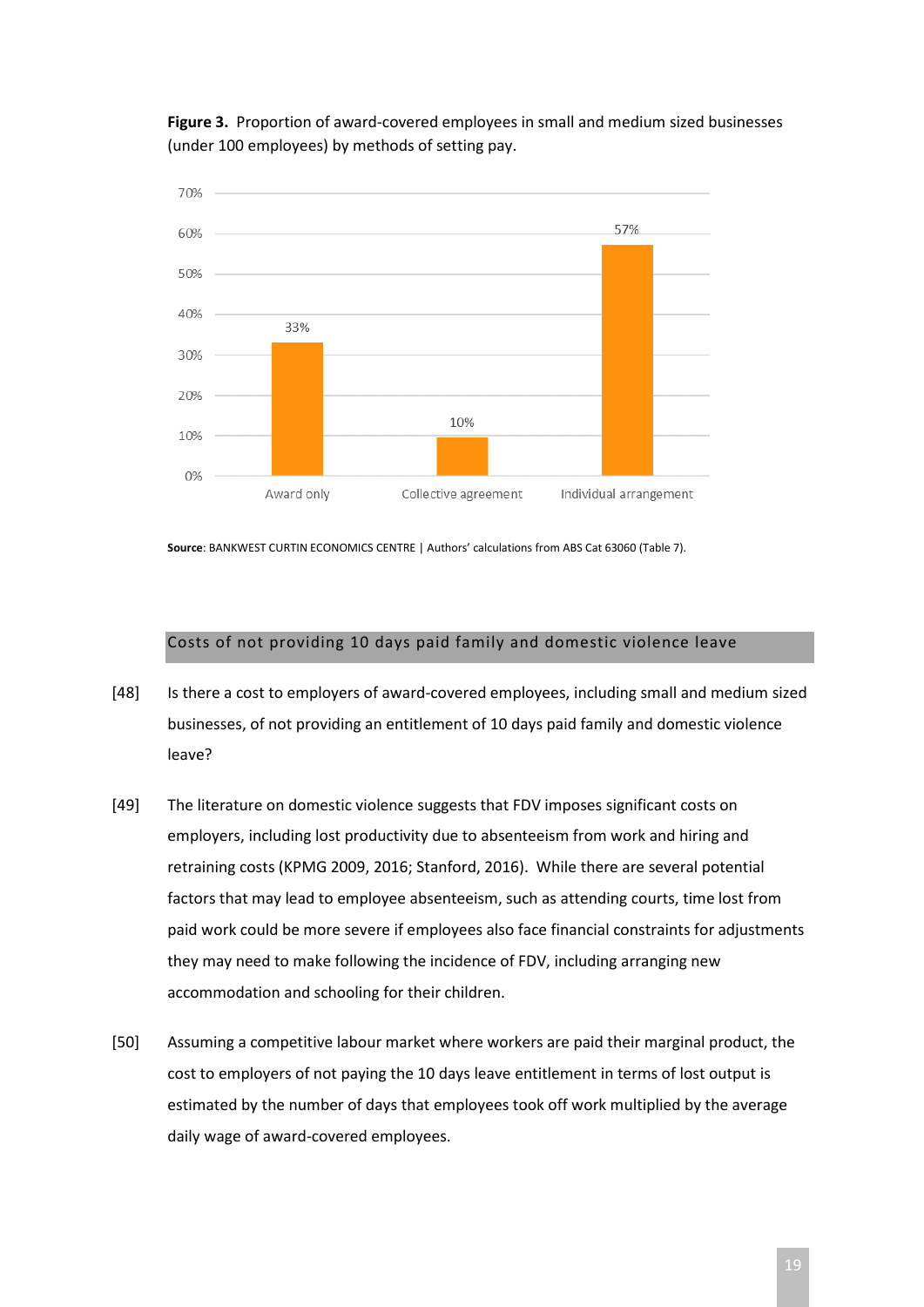#### <span id="page-19-1"></span>**Table 5.** Estimation of the cost of absenteeism / lost productivity

|                                                                                          | <b>Male</b> | <b>Female</b> | <b>Total</b> |  |  |  |  |  |  |  |  |
|------------------------------------------------------------------------------------------|-------------|---------------|--------------|--|--|--|--|--|--|--|--|
| Number of people took time off work in the 12 months after most recent incident          |             |               |              |  |  |  |  |  |  |  |  |
| Employed working full-time (000)                                                         | 1.9         | 20.7          | 22.6         |  |  |  |  |  |  |  |  |
| Employed working part-time (000)                                                         | 0.0         | 6.3           | 6.3          |  |  |  |  |  |  |  |  |
| Total                                                                                    | 1.9         | 25.8          | 27.7         |  |  |  |  |  |  |  |  |
| Average amount of time taken off work in the 12 months after most recent incident (days) |             |               |              |  |  |  |  |  |  |  |  |
| Employed working full-time (days)                                                        | 9.1         | 9.6           |              |  |  |  |  |  |  |  |  |
| Employed working part-time (days)                                                        | 0.0         | 75.6          |              |  |  |  |  |  |  |  |  |
| <b>Total</b>                                                                             | 9.1         | 26.8          |              |  |  |  |  |  |  |  |  |
| <b>Estimated total cost of absenteeism</b>                                               |             |               |              |  |  |  |  |  |  |  |  |
| Employed working full-time (m\$)                                                         | 4.6         | 48.4          | 53.0         |  |  |  |  |  |  |  |  |
| Employed working part-time (m\$)                                                         | 0.0         | 52.8          | 52.8         |  |  |  |  |  |  |  |  |
| Total (m\$)                                                                              | 4.6         | 101.2         | 105.8        |  |  |  |  |  |  |  |  |
| Proportion of award-covered employees                                                    | 8.8%        | 13.7%         | 22.5%        |  |  |  |  |  |  |  |  |
| Estimated cost of absenteeism for award-covered employees (m\$)                          | 0.4         | 13.9          | 14.3         |  |  |  |  |  |  |  |  |

**Source**: BANKWEST CURTIN ECONOMICS CENTRE | Authors' calculations based on HILDA (2019) and ABS Personal Safety Survey, 2016.

[51] **[Table 5](#page-19-1)** provides an estimate of the costs of absenteeism using the number of people that took time off work and the average number of days off work in the 12 months after the incidence of FDV. The estimated total cost of absenteeism based on data from HILDA (2019) is \$14.3 million. Under the assumption that financial constraints play a significant role in employee absenteeism (e.g., Kim et al. 2006) and reduced productivity, employers can partly reduce the costs of lost production from time lost from work due to employees' financial stress by paying the 10 days family and domestic violence leave entitlements. It is important to note that as worker days lost due to family and domestic violence cannot be calculated separately for award employees, a key assumption is that absenteeism rates are similar across the workforce. We note also that some of the time taken out of work due to family and domestic violence may already be compensated for by other paid leave entitlements provided by the employer.

#### Benefits of providing 10 days paid family and domestic violence leave

- <span id="page-19-0"></span>[52] What are the likely benefits (if any) for award-covered employees, including those working in small and medium sized businesses, of the provision of an entitlement of 10 days paid family and domestic violence leave?
- [53] Evidence from the existing literature shows that family and domestic violence has a significant impact on employers in terms of lost output. In a survey of the impact of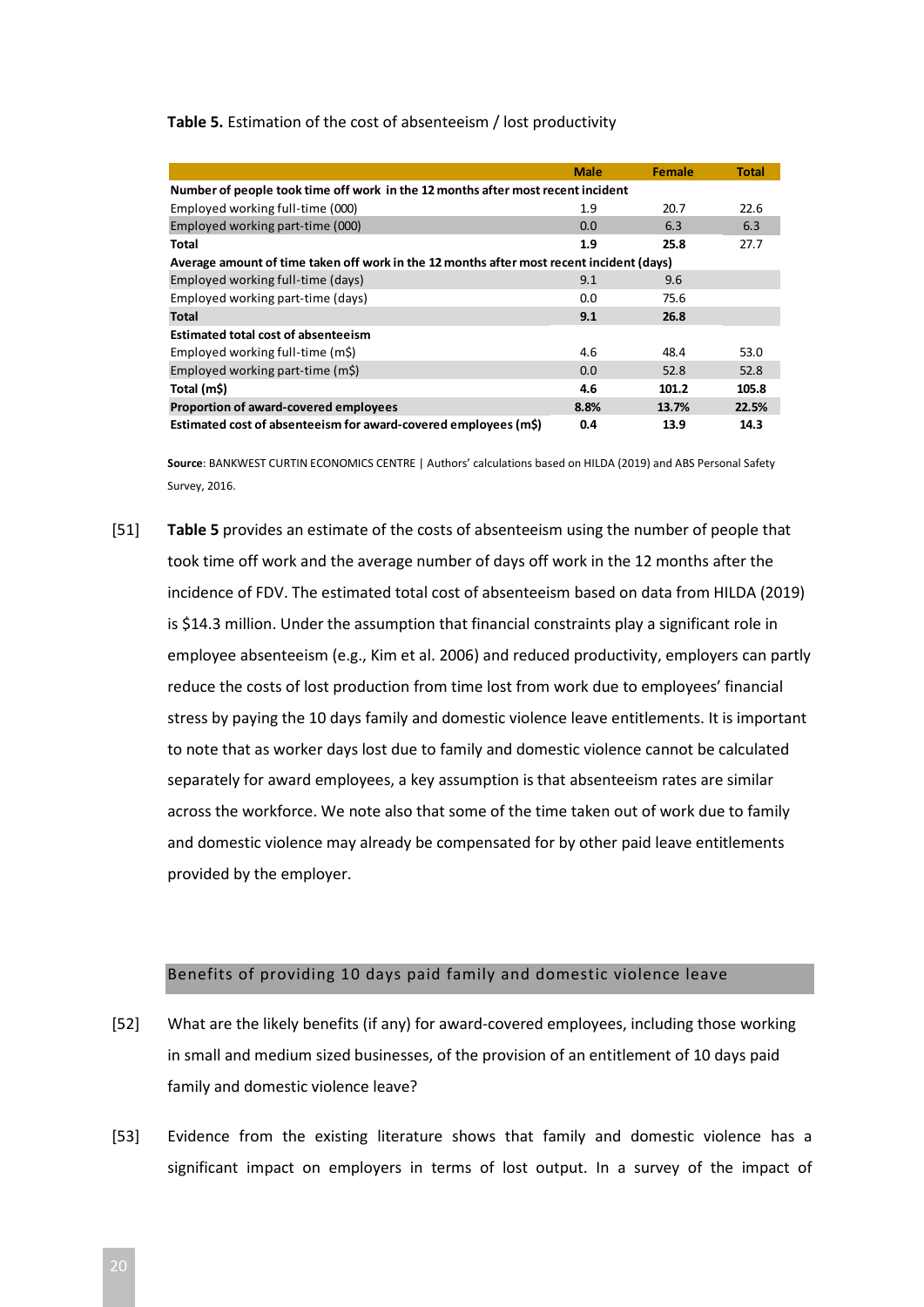domestic violence on the workplace in six European countries (France, Belgium, Germany, Italy, Spain, UK) based on survey responses from 6,639 employees, Pillinger et al. (2019) find that 55 per cent of employees who experience domestic violence reported that it affected their work negatively through lateness, absenteeism or being less productive. One-quarter of respondents had taken time off work and being late because of domestic violence, and one fifth of respondents report absenteeism because of domestic violence.

- [54] The benefits of providing 10 days of paid FDV leave for award-covered employees can be classified into direct (monetary) benefits and indirect (intangible) benefits. As discussed in the previous section, the direct benefits to employers from providing paid FDV leave include the reduction in costs from absenteeism and lost productivity due to financial constraints. The indirect benefits to employers include the mitigation of the negative effects of family and domestic violence on workplace productivity (Murray and Powell 2008; Walden and McFerran 2014; Wathen et al 2015). In a similar vein, de Jonge (2018) suggests that providing support to employees affected by family and domestic violence could have a positive effect on productivity in the workplace.
- [55] Stanford (2016) suggests that the benefits of 10 days of paid family and domestic violence leave would offset the costs to employers in several ways. Specifically, the paid leave provision will reduce absenteeism following episodes of domestic violence, as the financial support helps employees to resolve and escape from traps in the violent situations more effectively. Productivity gains can be expected as a result of the greater capacity to escape FDV, with employees better able to focus and perform the tasks because they are less likely to experience fear and violence at home. Lastly, the provision of paid FDV leave could reduce turnover costs as well as hiring and training costs, with workers who are financially supported through FDV being better able to retain their jobs while still resolving or escaping from violent situations. Along these lines, earlier studies (see e.g., Reeves and O'Leary-Kelly 2007, LeBlanc 2014; Wathen et al 2015) show that violence can affect the employees' ability to get to work and result in lateness at work and absenteeism.
- [56] The direct benefit to award-covered employees is the avoidance of financial loss. The literature on cost of domestic violence suggests that those affected by the incidence bear the significant financial cost due to loss of income with unpaid leave as well as consumption related costs due to loss of economies of scale following family break-up (e.g., KPMG 2016).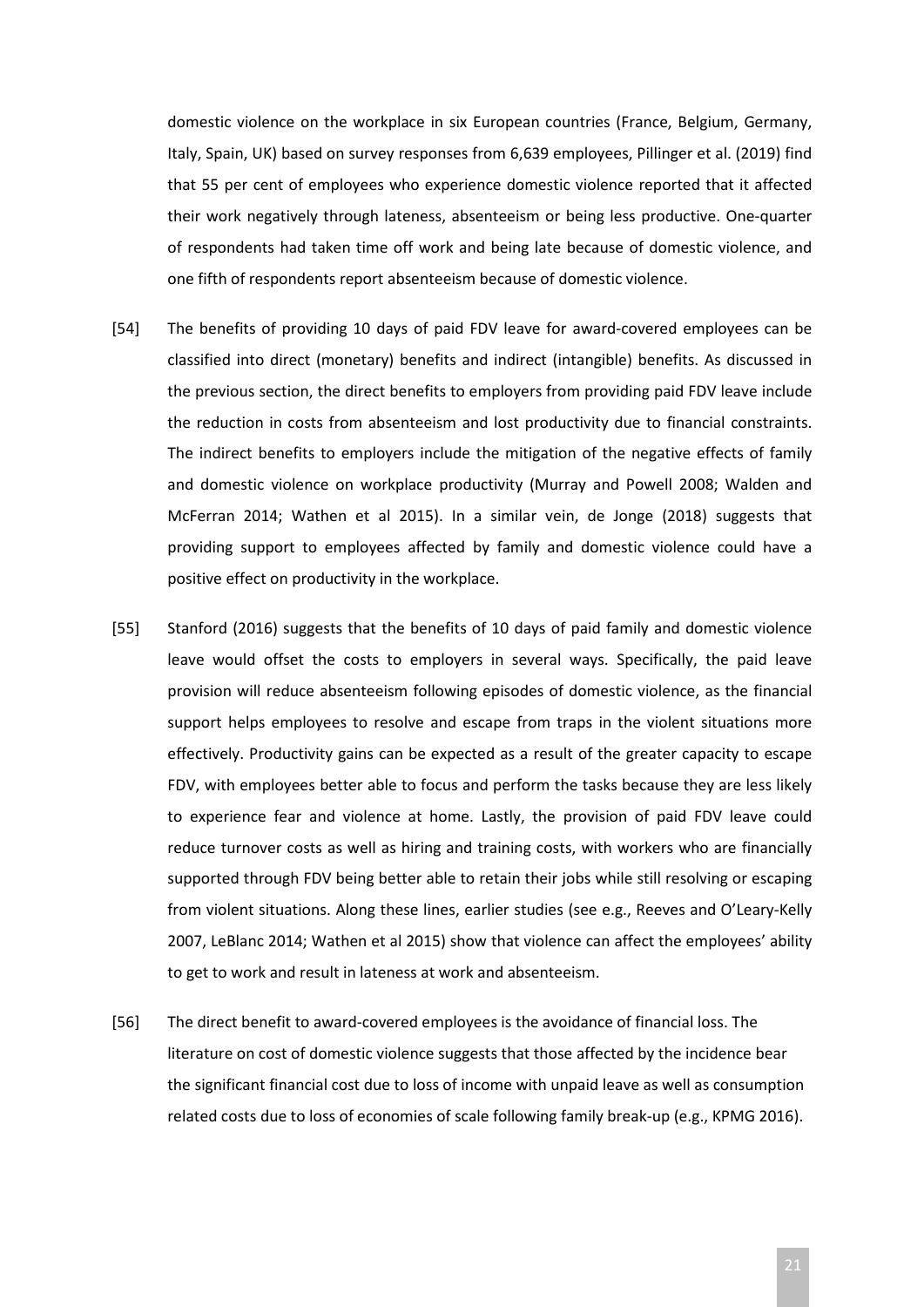- [57] The indirect benefits to award-covered employees may include the reduction of psychological distress and sufferings that is attributed to financial stress. Although it is difficult to disentangle the effect of financial stress from other health effects, earlier studies show that the costs related to mental health and suffering constitute the largest share of the total cost.
- [58] It is plausible to expect that financial stress may exacerbate this issue. Evidence from existing literature shows that family and domestic violence has significant effects on individuals' physical and mental health and wellbeing (Ellsberg et al 2008; Devries et al 2013; World Health Organization 2013). Therefore, 10 days of paid family and domestic violence leave entitlement could partly reduce the negative effects on health that is attributed to financial stress.

# <span id="page-21-0"></span>SUMMARY AND DISCUSSION

- [59] Based on 2019 data, the estimated total payment for 10 days family and domestic violence leave for award-covered employees is estimated at \$13.1 million. The estimated payment to female employees constitutes \$12.4 million and the estimate for male employees is \$0.7 million.
- [60] Our estimates suggest that providing 10 days paid family and domestic violence leave for award-covered employees may not impose a significant cost to businesses, particularly when set against the potential benefits of providing such leave to both the employer and employee.
- [61] Nevertheless, the direct and indirect benefits to award-covered employees are estimated to outweigh the cost to employers. This finding is also widely established in the literature that documents large costs to individuals affected by FDV compared to the costs to employers (PricewaterhouseCoopers 2015).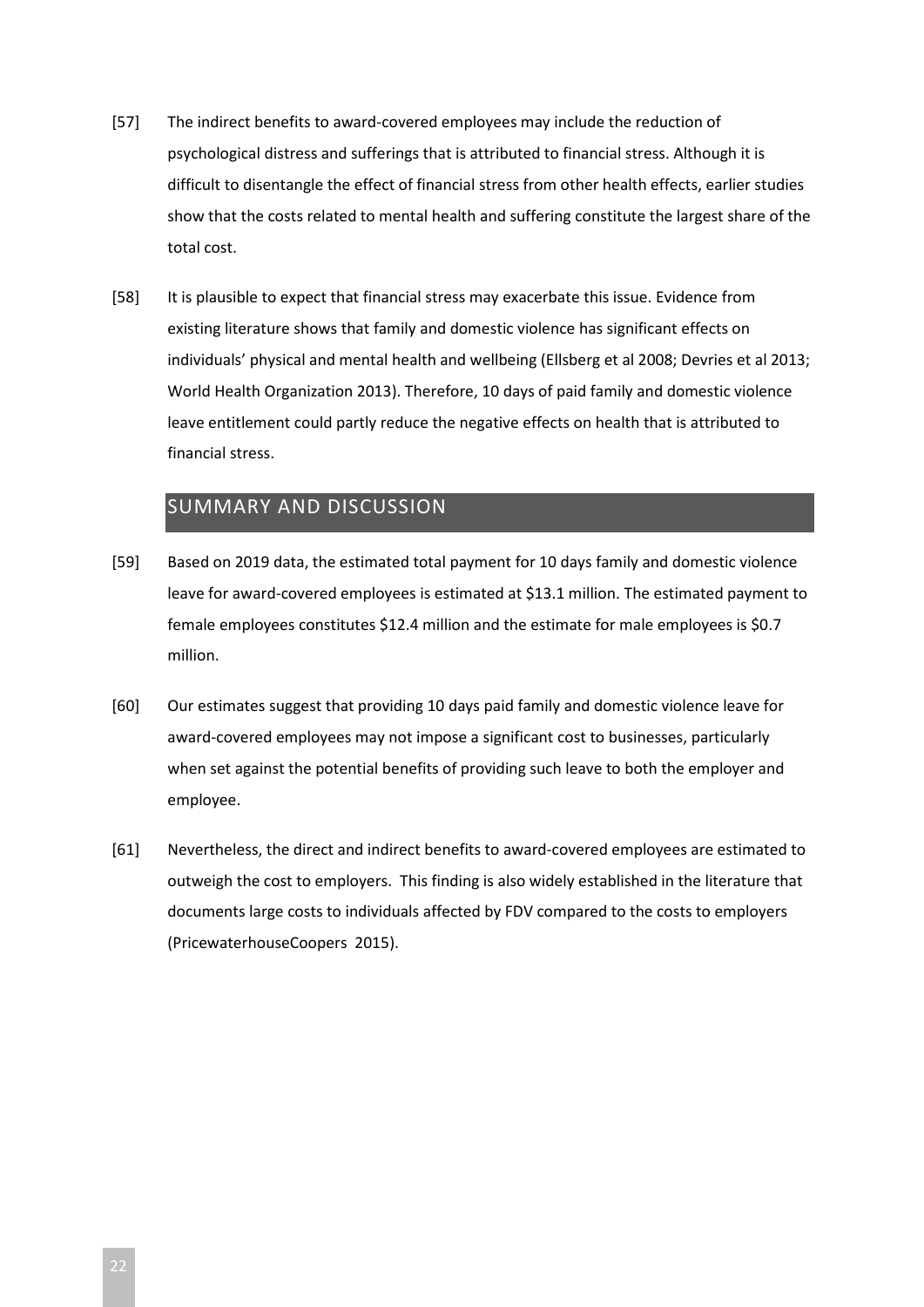## <span id="page-22-0"></span>**REFERENCES**

Adams, A. E., Greeson, M. R., Kennedy, A. C., & Tolman, R. M. (2013). The effects of adolescent intimate partner violence on women's educational attainment and earnings. *Journal of interpersonal violence*, *28*(17), 3283-3300.

Albrecht, G. H. (2003). How friendly are family friendly policies?. *Business Ethics Quarterly*, *13*(2), 177-192.

Alesina, A., & Giuliano, P. (2015). Culture and institutions. *Journal of Economic Literature*, *53*(4), 898- 944.

Arthur, M. M., & Cook, A. (2004). Taking stock of work-family initiatives: How announcements of "family-friendly" human resource decisions affect shareholder value. *ILR review*, *57*(4), 599-613.

Australian Bureau of Statistics (2017). Personal safety, Australia, 2016. ABS cat. no. 4906.0. Canberra: ABS.

Australian Chamber of Commerce and Industry (2016). "Four Yearly Review of Modern Awards: AM2015/1 Family and Domestic Violence Clause Common Issue Proceedings Submissions" (September), 32 pp., https://www.fwc.gov.au/documents/sites/awardsmodernfouryr/am20151-subacci-160916.pdf.

Australian Institute of Health and Welfare (2018). Family, domestic and sexual violence in Australia, 2018. Cat. no. FDV 2. Canberra: AIHW.

Baird, M., McFerran, L., & Wright, I. (2014). An equality bargaining breakthrough: Paid domestic violence leave. Journal of Industrial Relations, 56(2), 190-207.

Banyard, V., Potter, S., & Turner, H. (2011). The impact of interpersonal violence in adulthood on women's job satisfaction and productivity: The mediating roles of mental and physical health. *Psychology of violence*, *1*(1), 16.

Beaman, L., Duflo, E., Pande, R., & Topalova, P. (2012). Female leadership raises aspirations and educational attainment for girls: A policy experiment in India. *Science*, *335*(6068), 582-586.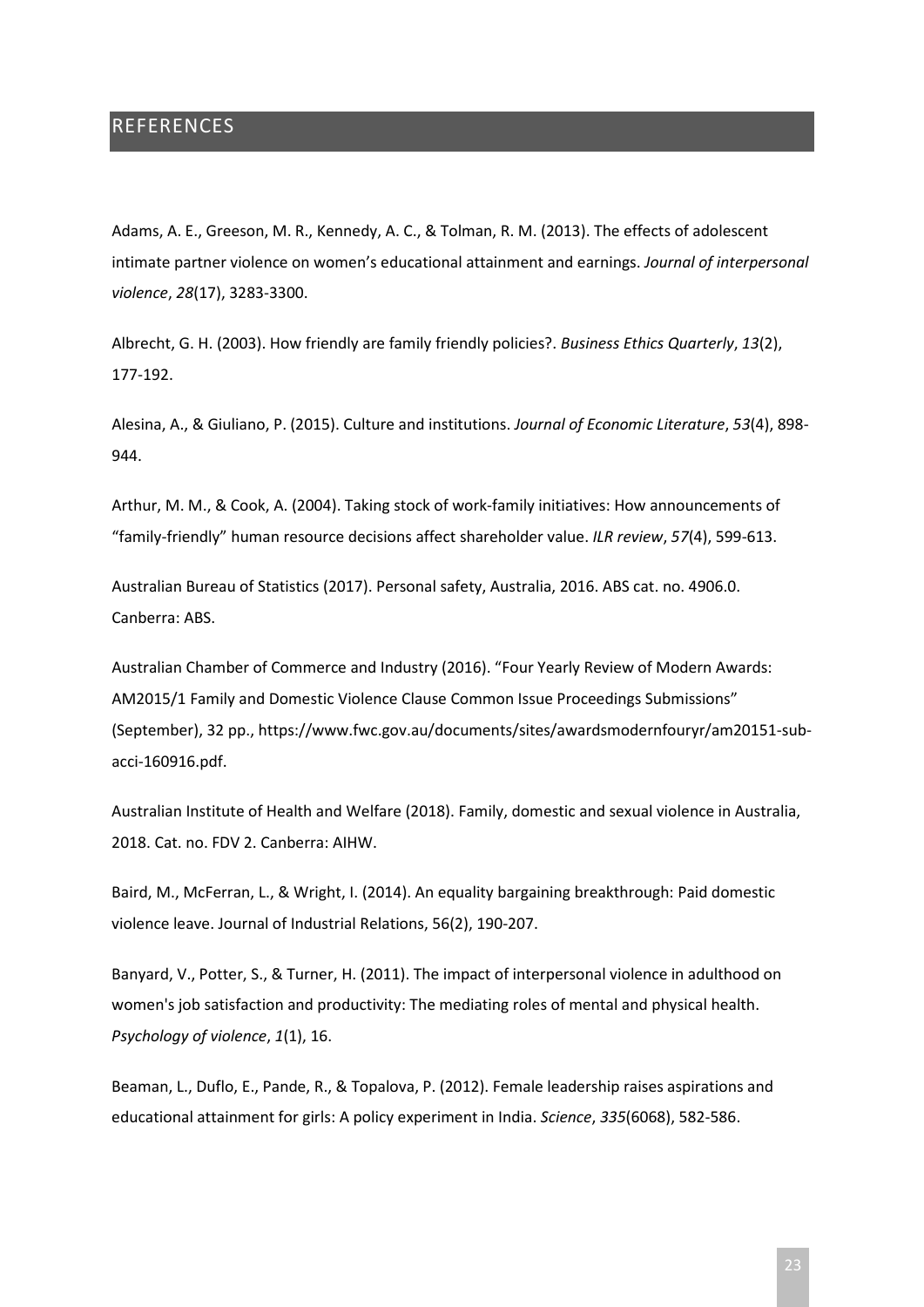Boxall, H., Morgan, A., & Brown, R. (2020). The prevalence of domestic violence among women during the COVID-19 pandemic. Australasian Policing, 12(3), 38-46.

Breckenridge, J., Cale, J., Hameed, S., McCaskie, L., & Tzoumakis, S. (2015). Implementation of domestic violence clauses—an employer's perspective. (Sydney: University of New South Wales, Gendered Violence Research Network.

Chin, Y. (2012). Male backlash, bargaining, or exposure reduction?: women's working status and physical spousal violence in India. Journal of Population Economics, 25, 175–200.

Compa, L. (2008). Corporate social responsibility and workers' rights. *Comp. Lab. L. & Pol'y J.*, *30*, 1.

Crowne, S. S., Juon, H. S., Ensminger, M., Burrell, L., McFarlane, E., & Duggan, A. (2011). Concurrent and long-term impact of intimate partner violence on employment stability. *Journal of Interpersonal Violence*, *26*(6), 1282-1304.

De Cieri, H., Holmes, B., Abbott, J., & Pettit, T. (2005). Achievements and challenges for work/life balance strategies in Australian organizations. *The International Journal of Human Resource Management*, *16*(1), 90-103.

de Jonge, A. (2018). Corporate social responsibility through a feminist lens: Domestic violence and the workplace in the 21st century. *Journal of Business Ethics*, *148*(3), 471-487.

de Jonge, A. (2019). Corporate social responsibility and domestic violence. In *Encyclopedia of Business and Professional Ethics*. Springer.

Devries, K. M., Mak, J. Y., Bacchus, L. J., Child, J. C., Falder, G., Petzold, M., ... & Watts, C. H. (2013). Intimate partner violence and incident depressive symptoms and suicide attempts: a systematic review of longitudinal studies. *PLoS medicine*, *10*(5), e1001439.

Duncan, E. (2020). NSW domestic violence support groups warn coronavirus isolation is prompting surge in demand for services. ABC News Australia. Retrieved on 15 April, 2020 from: [https://www.abc.net.au/news/2020-03-27/coronavirus-domestic-family-violence-covid-19](https://www.abc.net.au/news/2020-03-27/coronavirus-domestic-family-violence-covid-19-surge/12096988) [surge/12096988](https://www.abc.net.au/news/2020-03-27/coronavirus-domestic-family-violence-covid-19-surge/12096988)

Ellsberg, M., Jansen, H. A., Heise, L., Watts, C. H., & Garcia-Moreno, C. (2008). Intimate partner violence and women's physical and mental health in the WHO multi-country study on women's health and domestic violence: an observational study. *The lancet*, *371*(9619), 1165-1172.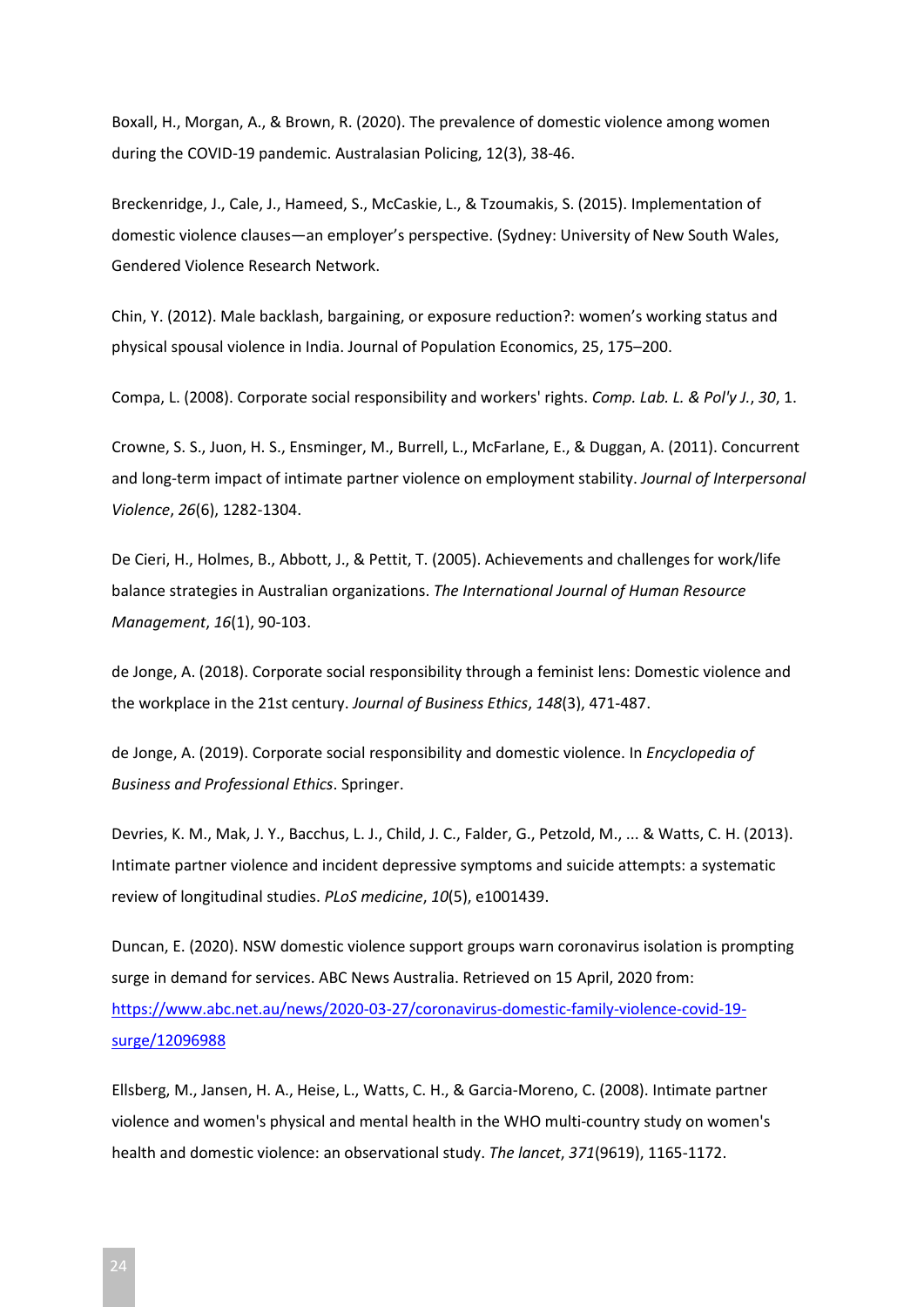European Commission. (2011). Corporate social responsibility: A new definition, a new agenda for action. *MEMO/11/730*.

Fair Work Commission (2021), *Family and Domestic Violence Leave* <https://www.fairwork.gov.au/leave/family-and-domestic-violence-leave>

Finlay, D. R. (2012). Employment discrimination against domestic violence survivors: Strengthening the disparate impact theory. *NDL Rev.*, *88*, 989.

Henke, A., & Hsu, L. C. (2020). The gender wage gap, weather, and intimate partner violence. Review of Economics of the Household, 18(2), 413-429.

Kahui, S., Ku, B., & Snively, S. (2014). Productivity gains from workplace protection of victims of domestic violence. MoreMedia Enterprises.

Kim, J., Sorhaindo, B., & Garman, E. T. (2006). Relationship between financial stress and workplace absenteeism of credit counseling clients. *Journal of Family and Economic Issues*, *27*(3), 458-478.

KPMG (2009). The cost of violence against women and their children.

KPMG (2016). The cost of violence against women and their children in Australia.

LeBlanc, M. M., Barling, J., & Turner, N. (2014). Intimate partner aggression and women's work outcomes. Journal of Occupational Health Psychology, 19(4), 399.

Mavisakalyan, A., & Rammohan, A. (2021). Female autonomy in household decision-making and intimate partner violence: evidence from Pakistan. Review of Economics of the Household, 19(1), 255-280.

Murray, S., & Powell, A. (2008). *Working it out: domestic violence issues and the workplace*. Sydney: Australian Domestic & Family Violence Clearinghouse, UNSW.

Ngo, H. Y., Foley, S., & Loi, R. (2009). Family friendly work practices, organizational climate, and firm performance: A study of multinational corporations in Hong Kong. Journal of Organizational Behavior, 30(5), 665-680.

O'Brien, Martin (2016). Statement to Fair Work Commission (October 17), 48 pp., https://www.fwc.gov.au/documents/sites/awardsmodernfouryr/am20151-sub-actu-171016.pdf.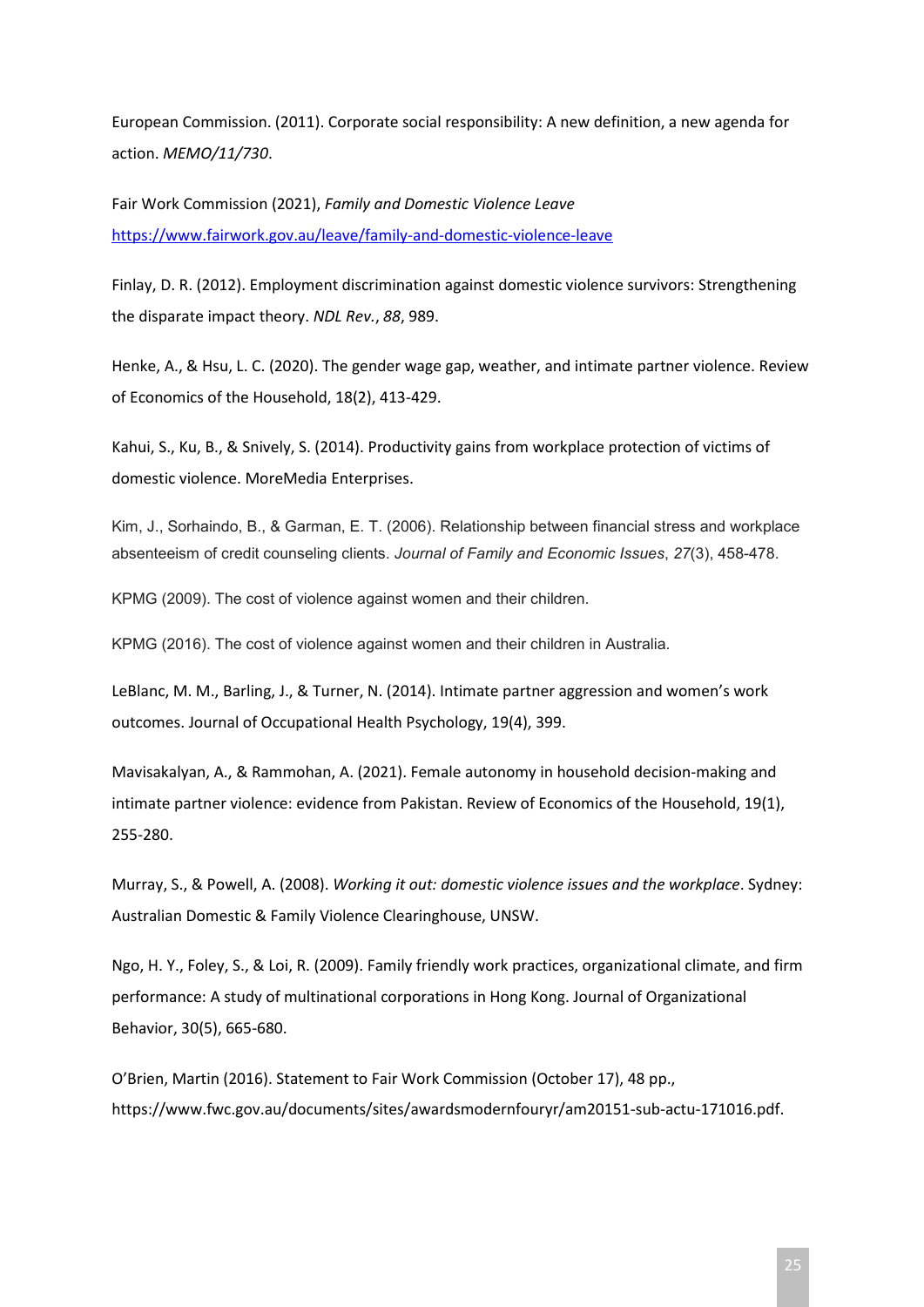Oliver, R., Alexander, B., Roe, S., & Wlasny, M. (2019). The economic and social costs of domestic abuse. *UK Home Office.*

Pearson, R., Seyfang, G., & Jenkins, R. (2013). *Corporate responsibility and labour rights: Codes of conduct in the global economy*. Routledge.

Pillinger, J., Bowlus, A., MacQuarrie, B., & Stancanelli, E. (2019). SURVEY HELD IN 6 COMPANIES:"HOW DOES DOMESTIC VIOLENCE IMPACT THE WORKPLACE?".

PricewaterhouseCoopers (2015). The economic case for preventing violence against women/November 2015: A high price to pay. Melbourne, VIC, Australia: PwC.

Staggs, S. L., Long, S. M., Mason, G. E., Krishnan, S., & Riger, S. (2007). Intimate partner violence, social support, and employment in the post-welfare reform era. *Journal of interpersonal violence*, *22*(3), 345-367.

Stanford, J. (2016). Economic aspects of paid domestic violence leave provisions. Centre for Future Work at the Australia Institute.

Waddock, S. (2004). Creating corporate accountability: Foundational principles to make corporate citizenship real. *Journal of Business Ethics*, *50*(4), 313-327.

Walden, I., & McFerran, L. (2014). Report on a scoping study into the effects of sexual violence on employees and the workplace. *UNSW Australia. Faculty of Arts & Social Sciences, Gendered Violence Research Network. April*.

Wathen, C. N., MacGregor, J. C., & MacQuarrie, B. J. (2015). The impact of domestic violence in the workplace: Results from a pan-Canadian survey. *Journal of occupational and environmental medicine*, *57*(7), e65.

Williamson, S., Foley, M., & Cartwright, N. (2019). Women, work and industrial relations in Australia in 2018. *Journal of Industrial Relations*, *61*(3), 342-356.

Workplace Gender Equality Agency (2019). Employers stand up against family and domestic violence, accessed at: [https://www.wgea.gov.au/newsroom/employers-stand-up-against-family](https://www.wgea.gov.au/newsroom/employers-stand-up-against-family-and-domestic-violence)[and-domestic-violence](https://www.wgea.gov.au/newsroom/employers-stand-up-against-family-and-domestic-violence)

Workplace Gender Equality Agency (2020). Australia's gender equality scorecard: key results from the Workplace Gender Equality Agency's 2019-20 reporting data.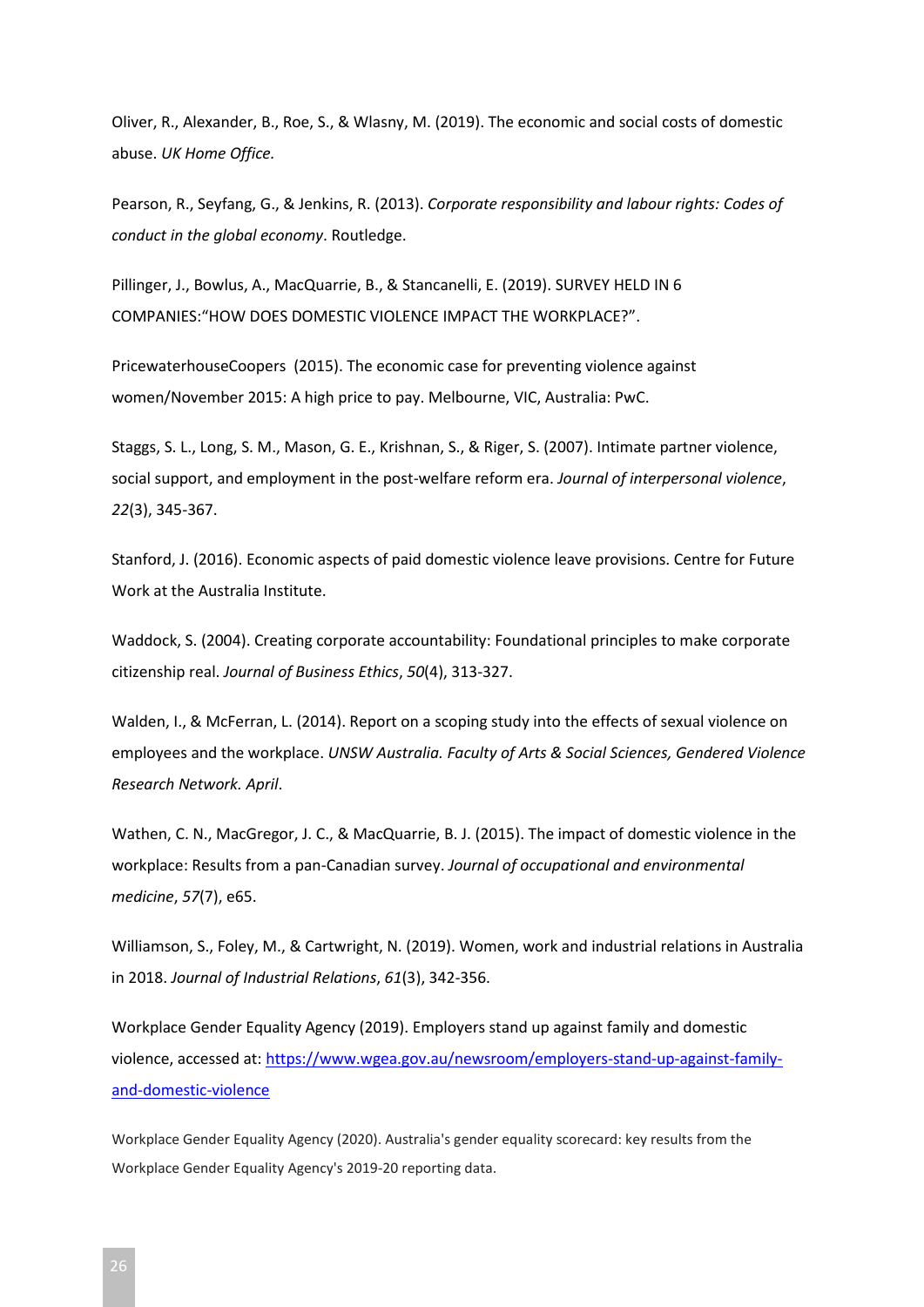World Health Organization. (2013). *Global and regional estimates of violence against women: prevalence and health effects of intimate partner violence and non-partner sexual violence*. World Health Organization.

Yragui, N. L., Mankowski, E. S., Perrin, N. A., & Glass, N. E. (2012). Dimensions of support among abused women in the workplace. *American Journal of Community Psychology*, *49*(1), 31-42.